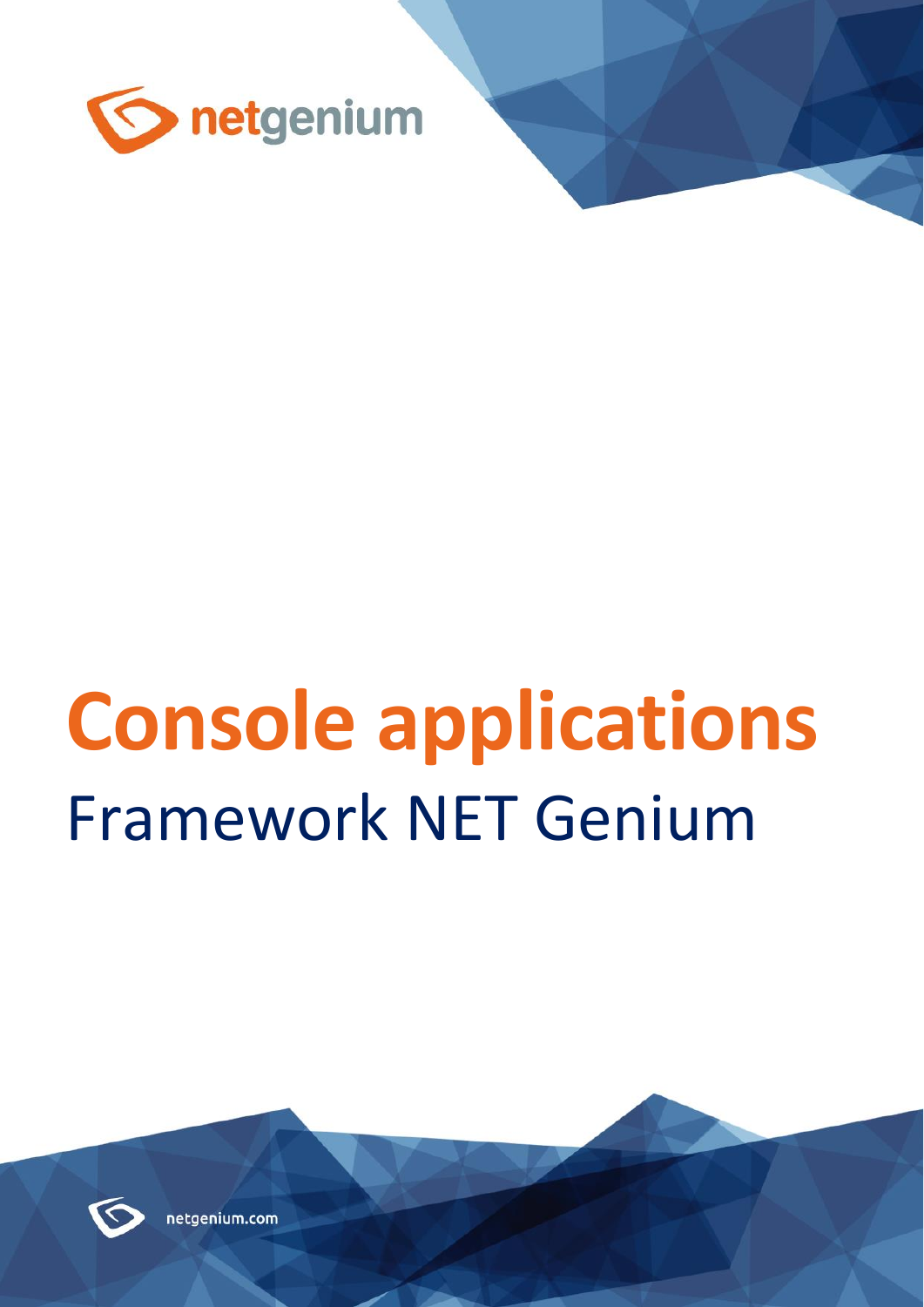

# **Content**

| $\mathbf{1}$   |       |                                                                                                                    |  |
|----------------|-------|--------------------------------------------------------------------------------------------------------------------|--|
| $\overline{2}$ |       |                                                                                                                    |  |
|                | 2.1   |                                                                                                                    |  |
|                | 2.2   |                                                                                                                    |  |
| 3              |       |                                                                                                                    |  |
|                | 3.1   |                                                                                                                    |  |
|                | 3.2   |                                                                                                                    |  |
|                | 3.3   |                                                                                                                    |  |
|                | 3.4   |                                                                                                                    |  |
|                | 3.5   |                                                                                                                    |  |
|                | 3.6   |                                                                                                                    |  |
| 4              |       |                                                                                                                    |  |
|                | 4.1   |                                                                                                                    |  |
|                | 4.1.1 |                                                                                                                    |  |
|                | 4.1.2 |                                                                                                                    |  |
|                | 4.1.3 |                                                                                                                    |  |
|                | 4.1.4 | DataSaverSynchro - creation of one record, including creation of history record and ensuring record                |  |
|                | 4.2   |                                                                                                                    |  |
|                | 4.2.1 |                                                                                                                    |  |
|                | 4.2.2 | DataSaver - editing a record whose ID is stored in a variable; if the record does not exist, it will be created 14 |  |
|                | 4.2.3 | DataSaverSynchro - editing a record whose ID is retrieved from the database, including creating a history          |  |
|                | 4.2.4 | DataSaverSynchro - editing a record whose ID is stored in a variable, including creating a history record and      |  |
|                | 4.3   |                                                                                                                    |  |
| 5.             |       |                                                                                                                    |  |
|                | 5.1   |                                                                                                                    |  |
|                | 5.2   | DataSaverSynchro - deleting a record from the database, including creating a history record and ensuring record    |  |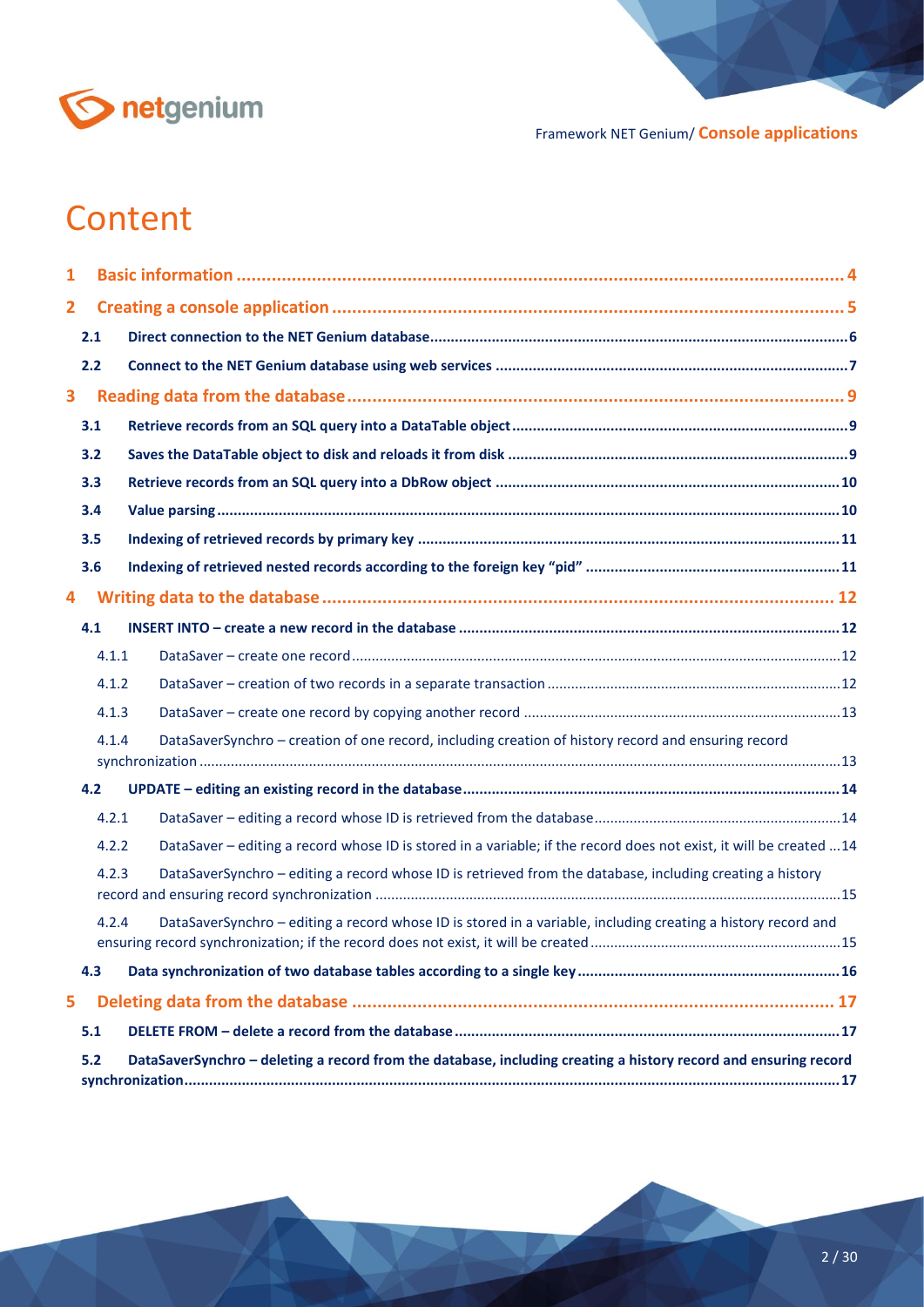

|                | 6.1 |  |
|----------------|-----|--|
|                | 6.2 |  |
|                | 6.3 |  |
| $\overline{7}$ |     |  |
|                | 7.1 |  |
| 8              |     |  |
|                | 8.1 |  |
|                | 8.2 |  |
| 9              |     |  |
|                | 9.1 |  |
|                | 9.2 |  |
|                | 9.3 |  |
|                | 9.4 |  |
|                | 9.5 |  |
|                | 9.6 |  |
|                | 9.7 |  |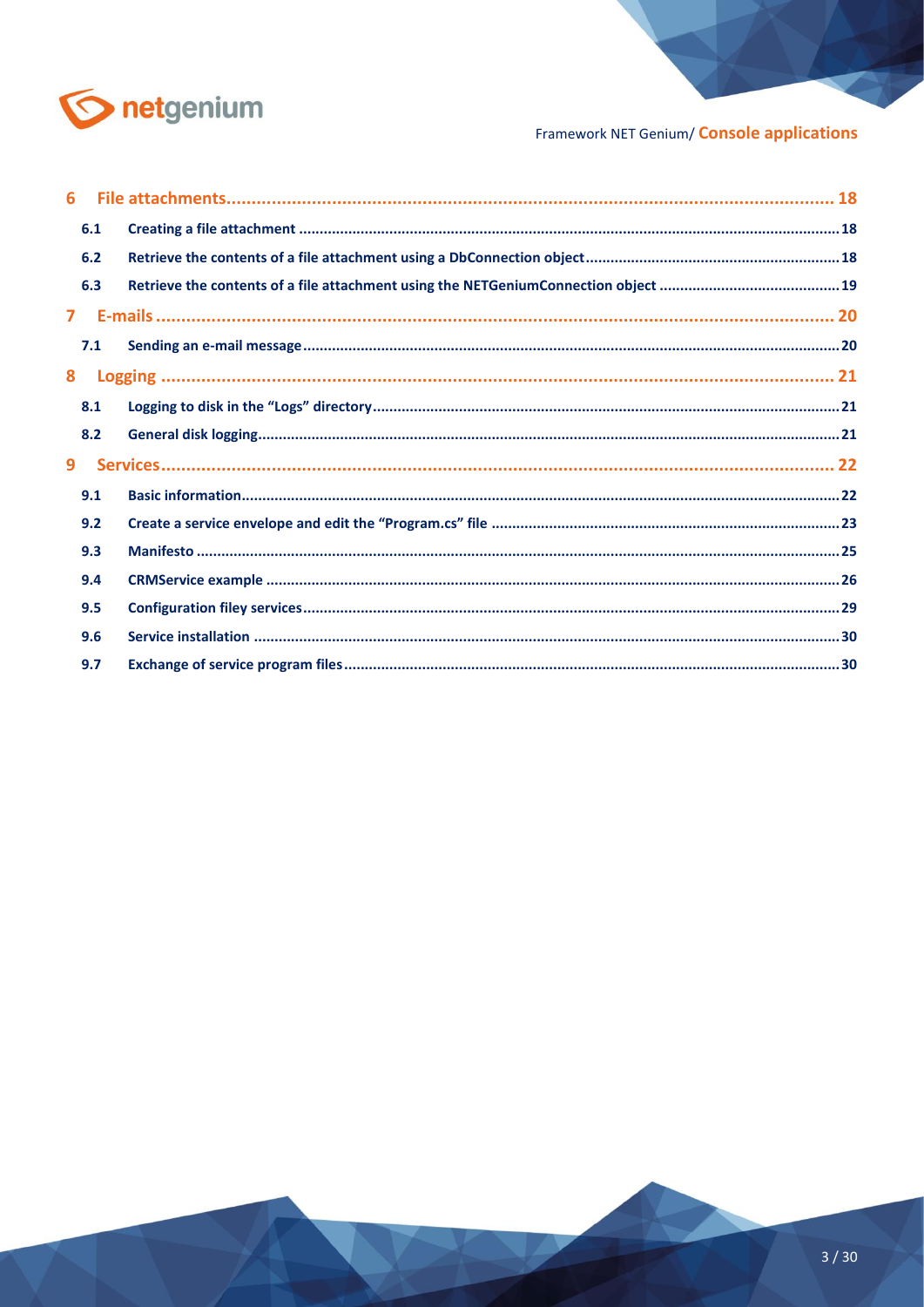

# <span id="page-3-0"></span>1 Basic information

- Console applications are used to call their own C# program code, either on the server side or on the client side.
- Console applications are used in cases where
	- o you need to run one-time service activities over the database or
	- o these activities need to be performed at regular intervals.
- You can set console applications to run regularly in the Windows Task Scheduler, or you can customize console applications to run as a Windows service.
- Console applications are also used to prepare and debug external functions. A detailed description of external functions is given in the separate manual "External functions".
- Console applications connect to the NET Genium database
	- $\circ$  directly from an application server that is located on the same network as the database server (the application server and the database server are often the same computer), or
	- o using the web services that are part of every NET Genium.
- Direct connection to the NET Genium database is the recommended method because it is an order of magnitude faster than connection via web services, and it supports database transactions that cannot be used at all in the case of web services.
- Debugging or editing source codes that use a direct connection to the NET Genium database requires a database ideally located on the local computer or on the same network. This is often not possible either for security reasons or because the database is too large, which is not realistic to back up on the database server and transfer to the local computer. In this case, it is recommended that you debug the source code using APIs in conjunction with web services.
- Console applications use objects and methods from the "NETGeniumConnection.dll" library, which is stored in the "NETGenium\bin" directory. "NETGeniumConnection.dll" is a library with basic functions for working with databases and file attachments.
- Console applications are developed through a separate project in the application "Visual Studio 2015" and higher, respectively. programming the source code of this project, and then compiling the project into an "exe" file.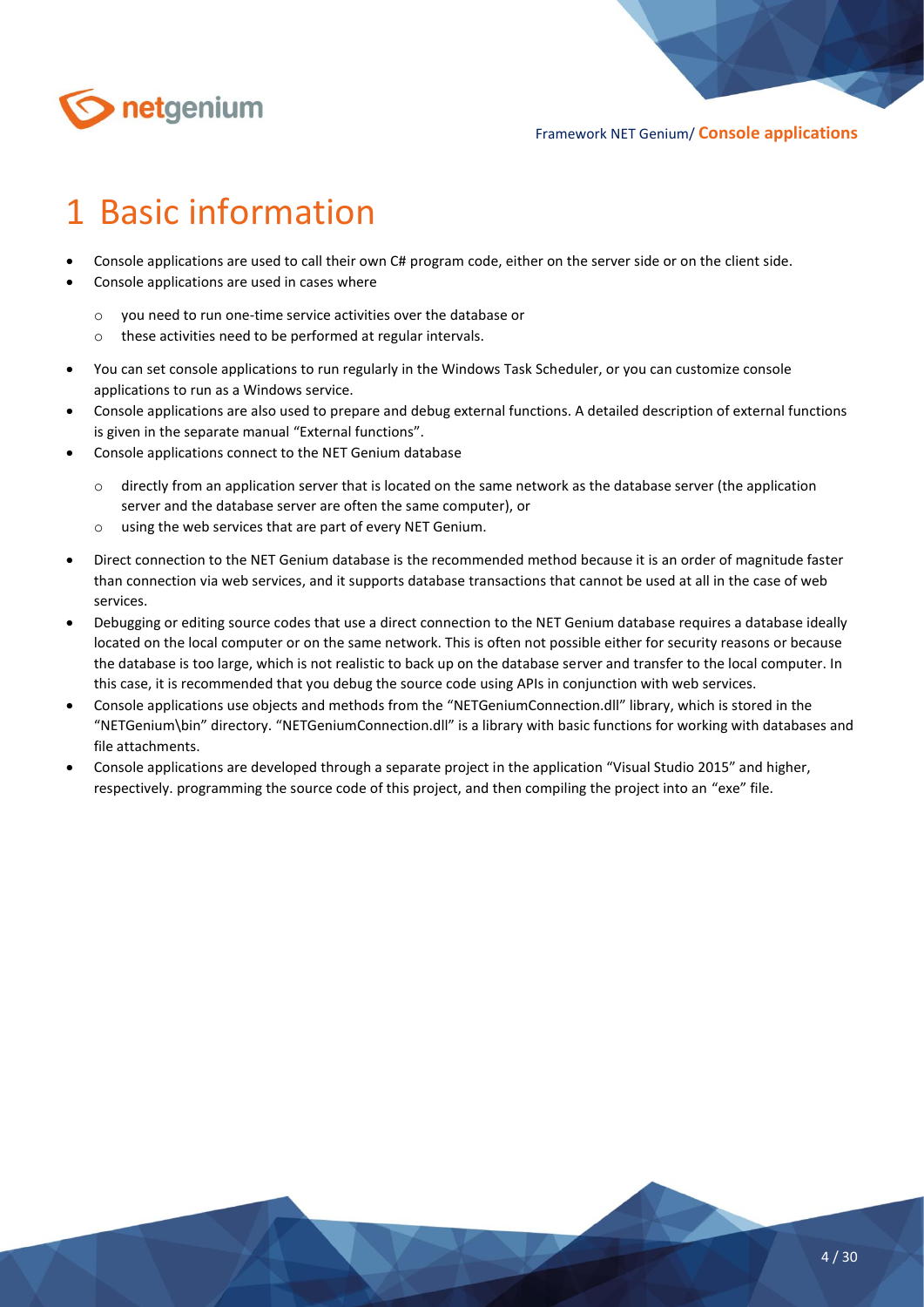

# <span id="page-4-0"></span>2 Creating a console application

- In the first step, you need to create a new console application project in Visual Studio using the following steps, and add a reference to the "NETGeniumConnection.dll" library:
	- o Start Visual Studio
	- o From the menu on the main bar, select "File / New / Project…" (Ctrl+Shift+N)
		- Framework: .NET Framework 4.5.2
		- Project Type: Console Application
		- On me: ConsoleApplication1
		- Location: optional project location
		- Solution: Create a new solution
		- Create directory for solution: No
		- Add to Source Control: No
	- o Right-click on "References", select "Add Reference…", and select the path to the file
		- "NETGenium\bin\NETGeniumConnection.dll" on the computer disk
	- o Choose "Debug" compilation mode
		- "Debug" mode generates "exe" and "pdb" files by default
		- Thanks to the "pdb" file, errors and interrupts in console applications are easily detected, because the "Stack Trace" of each error also includes the file name and the line number on which the interrupt occurred.
		- The "Release" mode is only recommended for the final version of the tuned source code in the console application. By default, "Release" mode only generates an "exe" file.
	- o Start project select "Debug" / "Start Debugging" (F5) from the menu on the main bar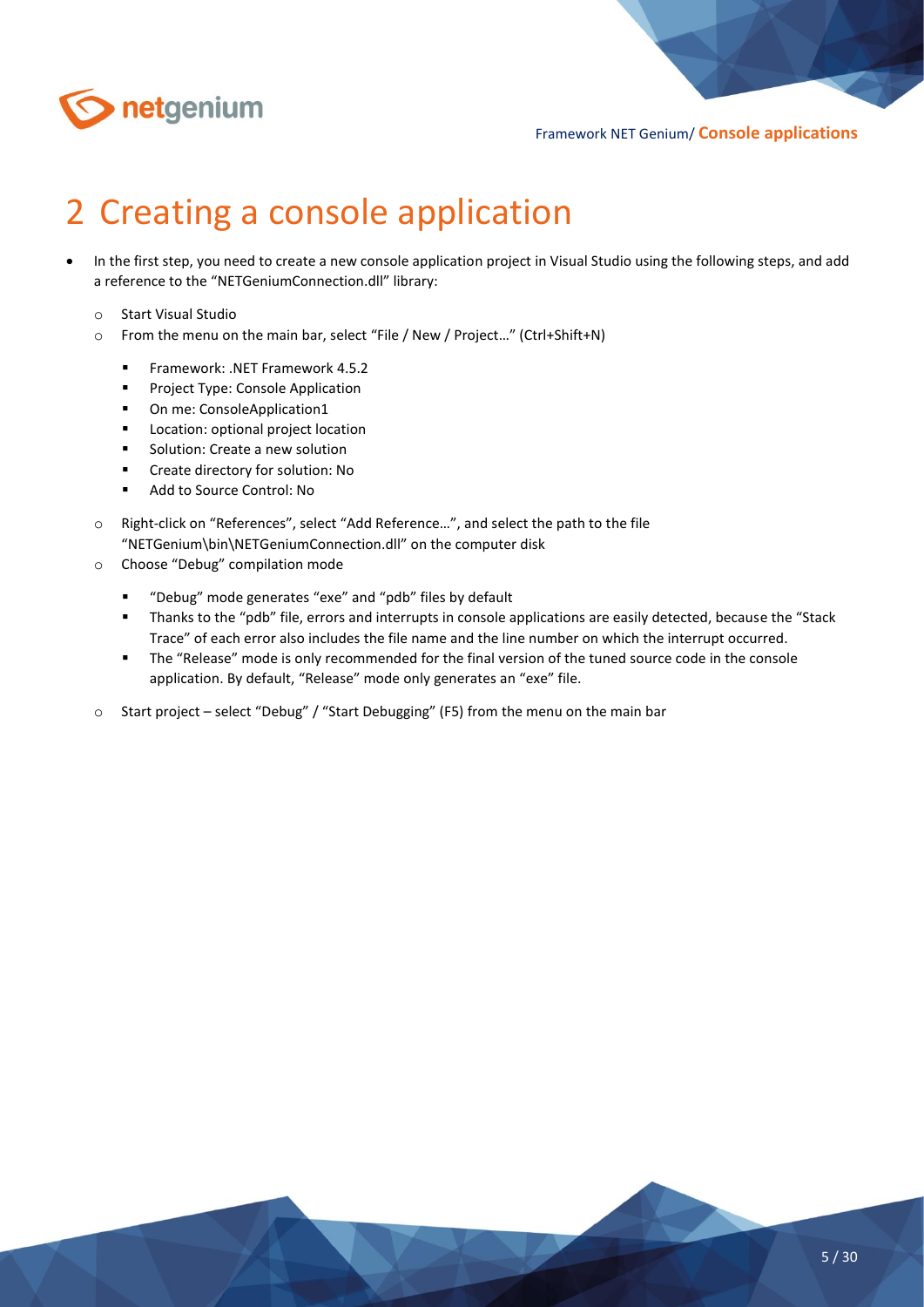

### <span id="page-5-0"></span>2.1 Direct connection to the NET Genium database

- The direct connection to the database uses the "DbConnection" class located in the "NETGenium" namespace. This class behaves analogously to the usual class "DbConnection" from the namespace "System.Data" or "SqlConnection" from the namespace "System.Data.SqlClient".
- The "DbConnection" class is universal, and is used for both Firebird and MSSQL database servers.

```
using NETGenium;
using System;
namespace ConsoleApplication1
{
   class Program
   {
     static void Main(string[] args)
\sim \sim \sim \sim \sim \sim bool readline = true;
       using (DbConnection conn = new 
DbConnection(@"driver=firebird;datasource=localhost;user=SYSDBA;password=masterkey;database=C:
\Firebird\netgenium.fdb;charset=WIN1250;collation=WIN_CZ"))
       // using (DbConnection conn = new 
DbConnection("server=(local);Trusted Connection=true;database=netgenium"))
      using (DbCommand cmd = new DbCommand(conn))
       {
         conn.Open();
         conn.RootPath = "C:\\inetpub\\wwwroot\\netgenium";
        DateTime now = DateTime.Now;
          Console.WriteLine("Connected to database");
         Console.WriteLine();
         Console.WriteLine(conn.User.FormatTimeSpan(DateTime.Now - now));
       }
       Console.WriteLine("OK");
       if (readline)
\overline{\mathcal{L}} Console.ReadLine();
       }
     }
   }
}
```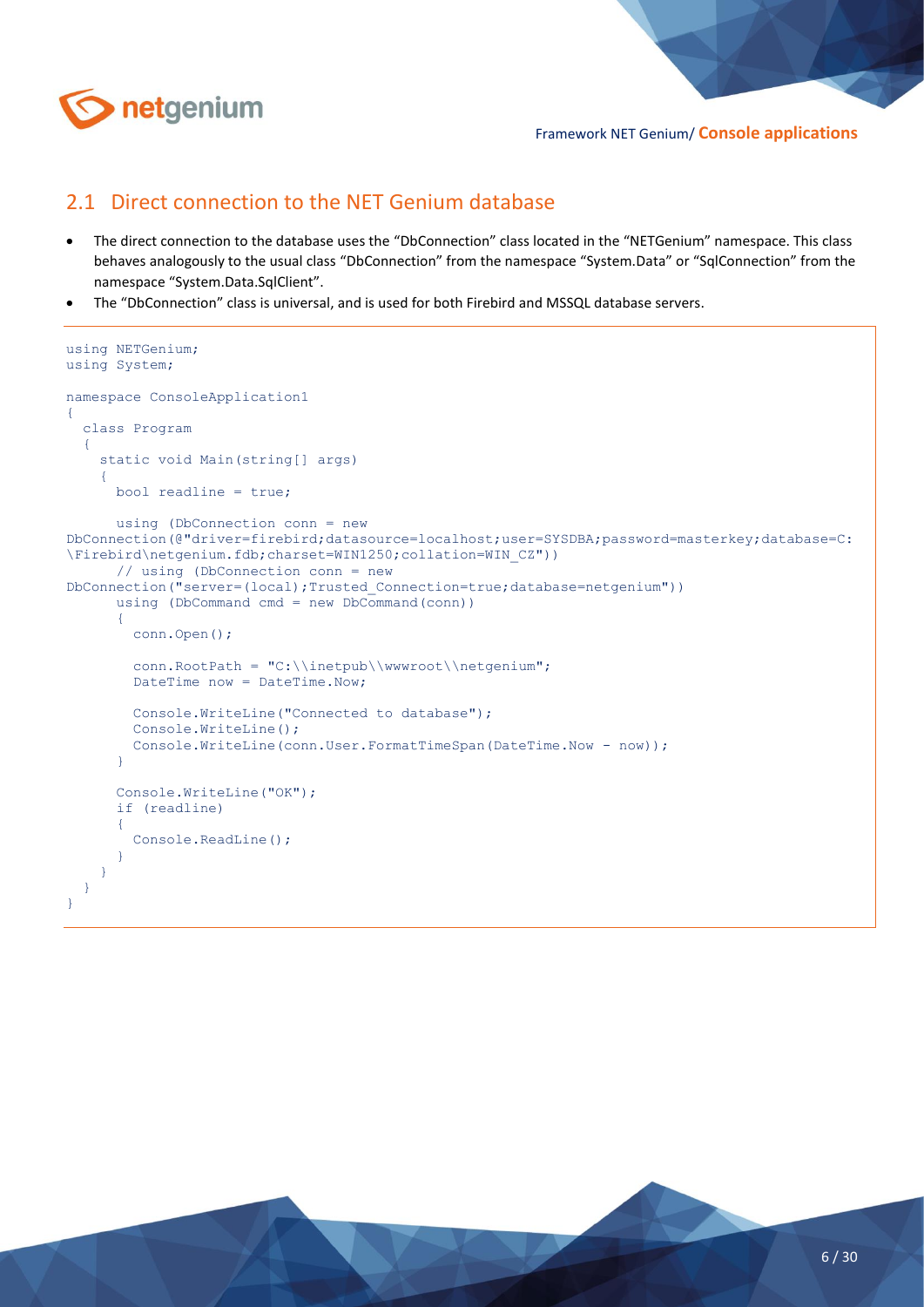

### <span id="page-6-0"></span>2.2 Connect to the NET Genium database using web services

- An alternative to connecting directly to the database using the "DbConnection" object is to use the "NETGeniumConnection" object. It is a class located in the "System" namespace of the "NETGeniumConnection.dll" library, which allows you to connect to the NET Genium database using web services.
- Web services as well as the "NETGeniumConnection.dll" library form a single API, and are part of every NET Genium.
- Most of the methods used to work with data in the "NETGeniumConnection.dll" library have implemented both the method variant specified for the "DbConnection" object and for "NETGeniumConnection".
- After creating an instance of the "NETGeniumConnection" object, it is necessary to log in with the name and password of a user with administrator rights. This login is subject to the IP address restrictions defined in the NET Genium settings. Each such login draws licenses to log in to NET Genium, so it is important to log out at the end of the work.
- The "NETGeniumConnection" class is universal, and is used for both Firebird and MSSQL database servers.
- Communication with the remote NET Genium should always be secured with an SSL certificate, and therefore it is necessary to set the correct and server-supported way of communication using "ServicePointManager.SecurityProtocol".
	- o By default, console applications use the outdated HTTPS protocol "SecurityProtocolType.Tls", which is disabled on properly secured servers.
		- Enabling/disabling HTTPS protocols takes place on the server by writing to the registers.
		- Each NET Genium has a program stored in the "Config/Tools" directory
			- "SSL.reg" for setting the recommended security configuration of HTTPS protocols a
			- "SSL-ie6.reg" for configuration settings that allow access to NET Genium even obsolete devices such as Internet Explorer version 6, old tablets, mobile phones, etc.
			- A detailed description of the "SSL.reg" and "SSL-ie6.reg" programs is given in the separate "Utilities" manual.
	- o The current recommended method of communication in 2020 is via HTTPS protocol "SecurityProtocolType.Tls12".
	- $\circ$  The only exception when we can use insecure communication is the connection to the local NET Genium via the address "http://localhost/...".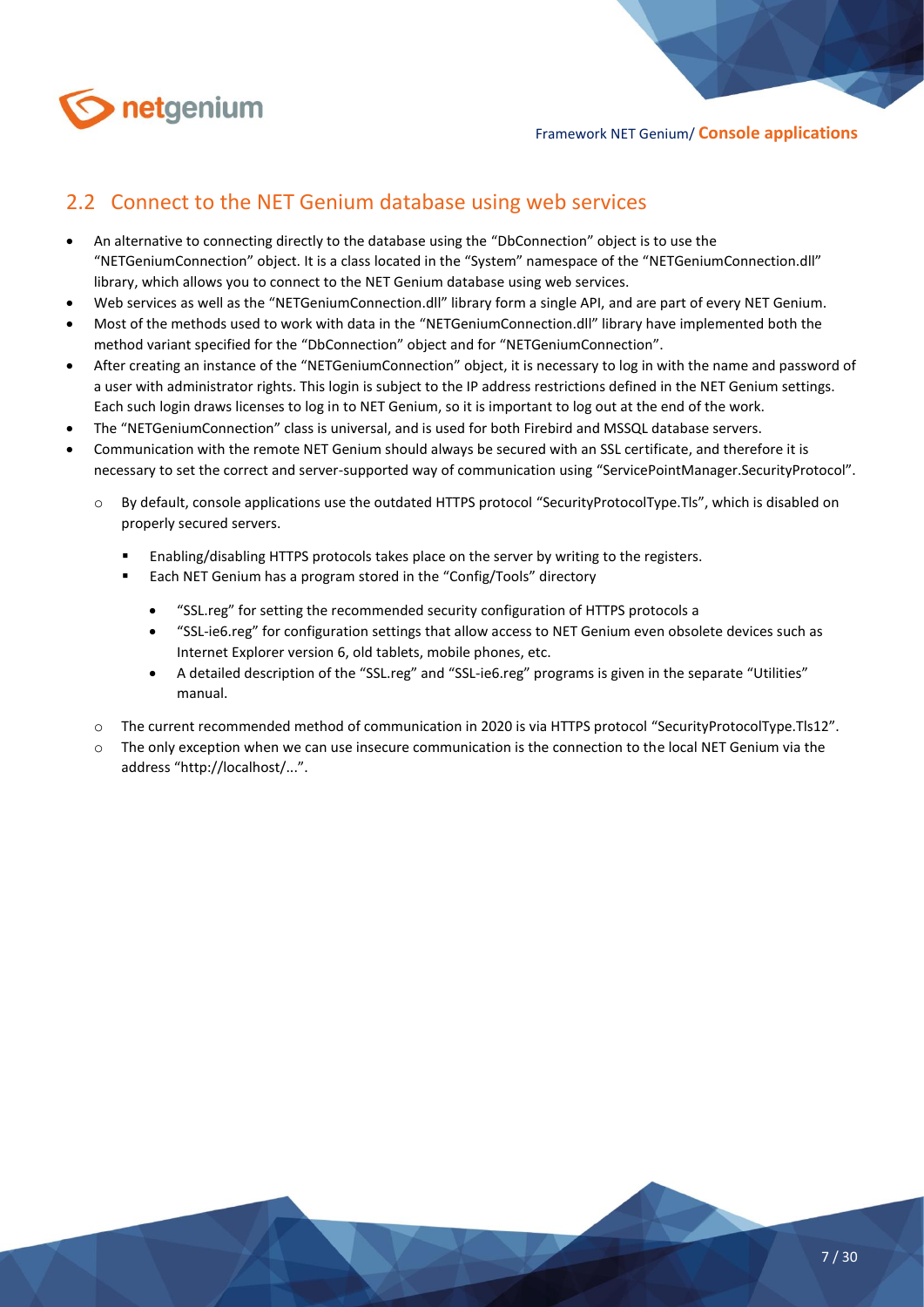

```
using NETGenium;
using System;
namespace ConsoleApplication1
{
   class Program
   {
     static void Main(string[] args)
     {
       ServicePointManager.SecurityProtocol = SecurityProtocolType.Tls12;
       bool readline = true;
       NETGeniumConnection conn = new NETGeniumConnection("http://localhost/netgenium");
       conn.Login("NETGeniumConnection", "heslo");
       using (DbCommand cmd = new DbCommand(conn))
       {
        DateTime now = DateTime.Now;
         Console.WriteLine("Connected to database");
         Console.WriteLine();
         Console.WriteLine(conn.User.FormatTimeSpan(DateTime.Now - now));
       }
       conn.Logout();
       Console.WriteLine("OK");
       if (readline)
       {
         Console.ReadLine();
       }
     }
   }
}
```
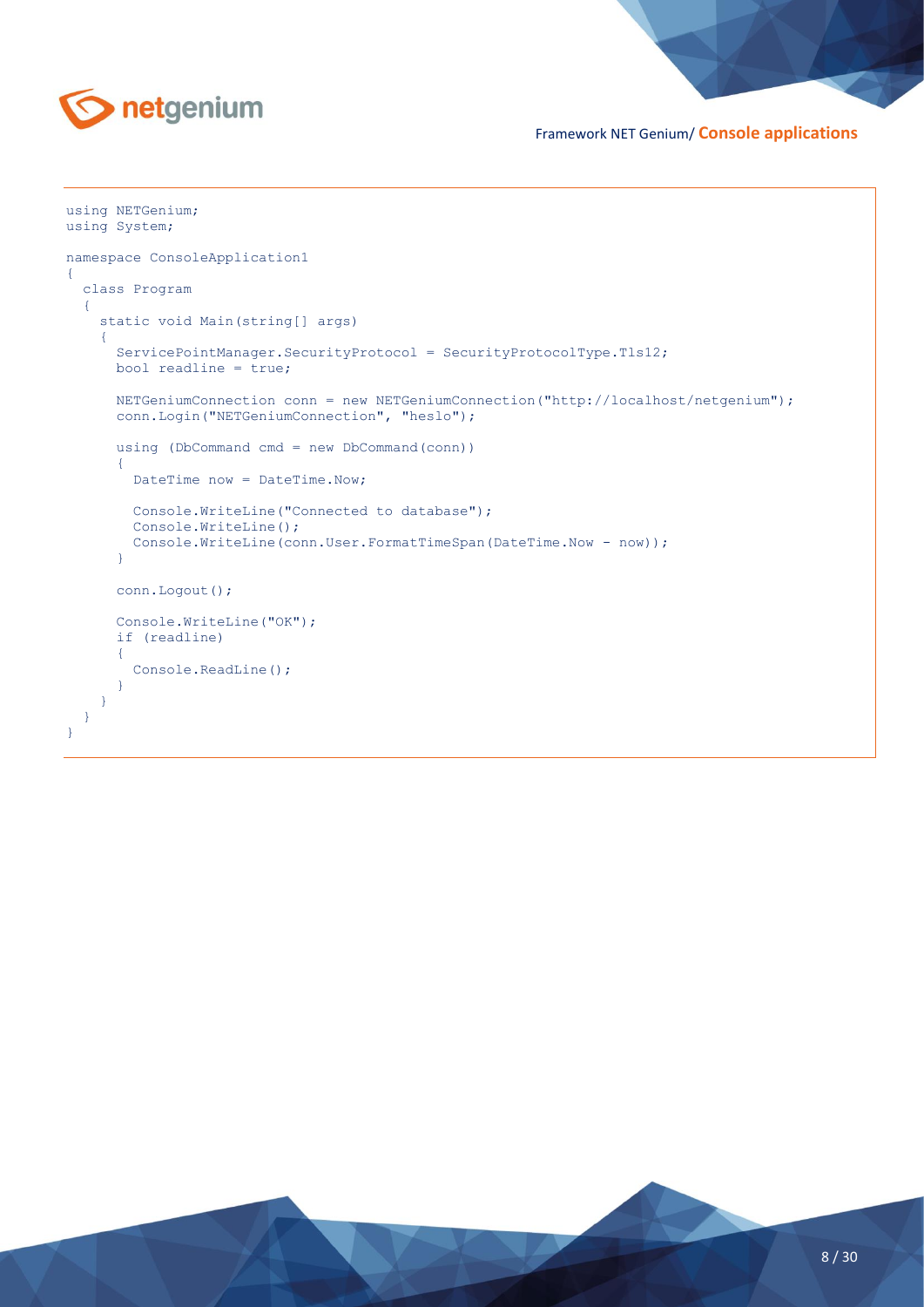

# <span id="page-8-0"></span>3 Reading data from the database

```
3.1 Retrieve records from an SQL query into a DataTable object
```

```
// using NETGenium;
// using System;
// using System.Data;
DataTable data = Data.Get("SELECT * FROM sholiday WHERE date > " + conn.Format(new
DateTime(DateTime.Today.Year, 1, 1)), conn);
Console.WriteLine(conn.User.FormatDataTableText(data));
foreach (DataRow row in data.Rows)
{
   Console.WriteLine(row["id"]);
}
```
### <span id="page-8-2"></span>3.2 Saves the DataTable object to disk and reloads it from disk

```
// using NETGenium;
// using System;
// using System.Data;
DataTable data = Data.Get("SELECT * FROM sholiday WHERE date > " + conn.Format(new
DateTime(DateTime.Today.Year, 1, 1)), conn);
// HTML
Files.Write(Config.RootPath + "sholiday.html", conn.User.FormatDataTable(data));
// TXT
Files.Write(Config.RootPath + "sholiday.txt", conn.User.FormatDataTableText(data));
// XMT.
DataSet ds = new DataSet();
ds.Tables.Add(data);
ds.WriteXml(Config.RootPath + "sholiday.xml", XmlWriteMode.WriteSchema);
ds = new DataSet();
ds.ReadXml(Config.RootPath + "sholiday.xml", XmlReadMode.ReadSchema);
data = ds.floatels[0];// JSON
Files.Write(Config.RootPath + "sholiday.json", ParserJSon.ToString(data));
data = ParserJSon.ToDataTable(Files.Read(Config.RootPath + "sholiday.json"));
```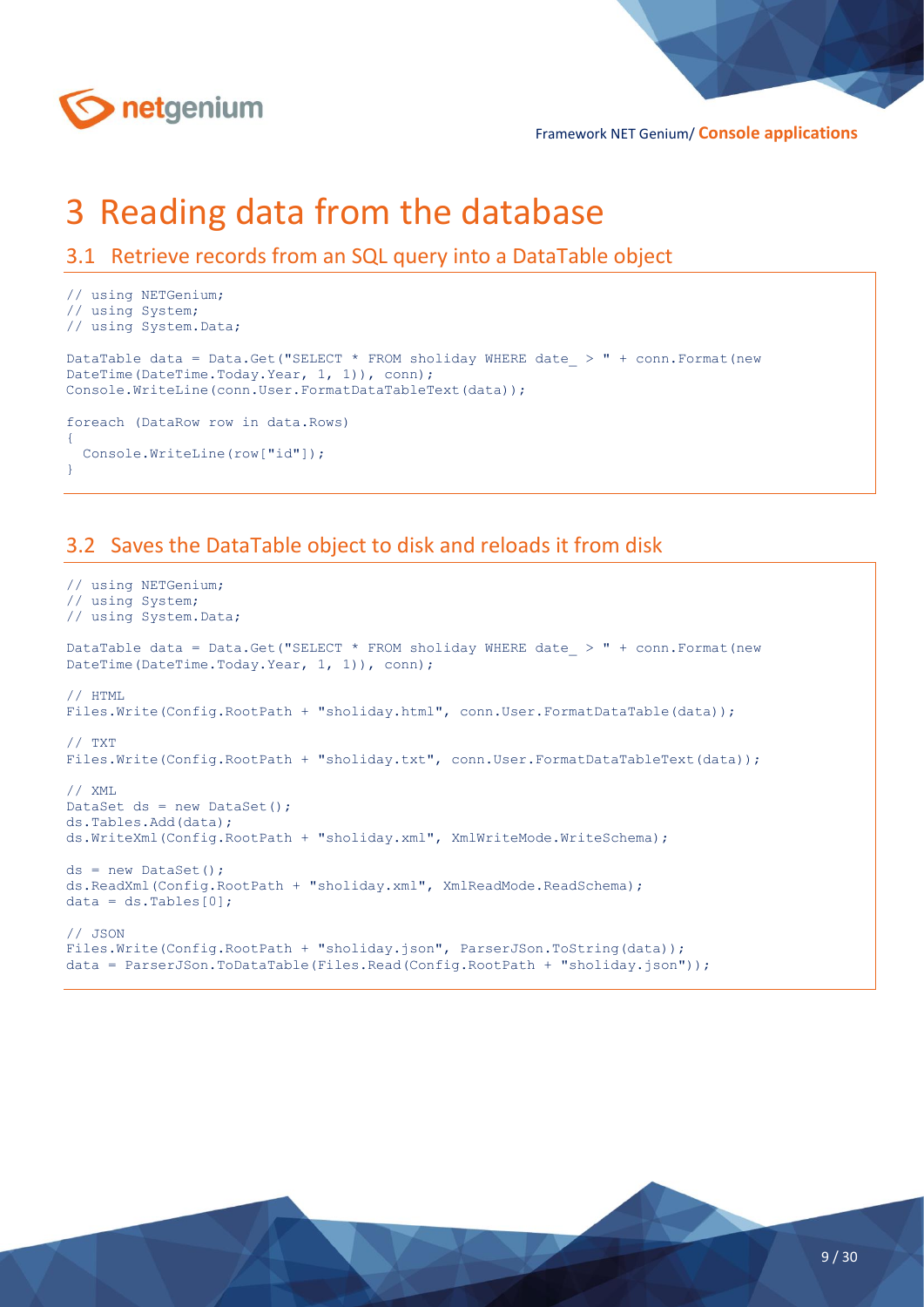

### <span id="page-9-0"></span>3.3 Retrieve records from an SQL query into a DbRow object

```
// using NETGenium;
// using System;
DbRow row = new DbRow("SELECT * FROM sholiday WHERE date > " + conn.Format(new
DateTime(DateTime.Today.Year, 1, 1)), conn);
if (row.Read())
₫.
   Console.WriteLine(row["id"]);
   Console.WriteLine(row.Report());
}
```
### <span id="page-9-1"></span>3.4 Value parsing

```
// using NETGenium;
// using System;
DbRow row = new DbRow("SELECT * FROM sholiday WHERE date > " + conn.Format(new
DateTime(DateTime.Today.Year, 1, 1)), conn);
if (row.Read())
{
int id = (int)row['id;
Console.WriteLine("id: " + id);
  int pid = Parser.ToInt32(row["pid"]);
  Console.WriteLine("pid: " + pid);
  double pid = Parser.ToDouble(row["pid"]);
  Console.WriteLine("pid: " + _pid);
   string name = row["name"].ToString();
  Console.WriteLine("name: " + name);
  DateTime date = Parser.ToDateTime(row["date "]);
   Console.WriteLine("date: " + conn.User.FormatDateTime(date));
}
```
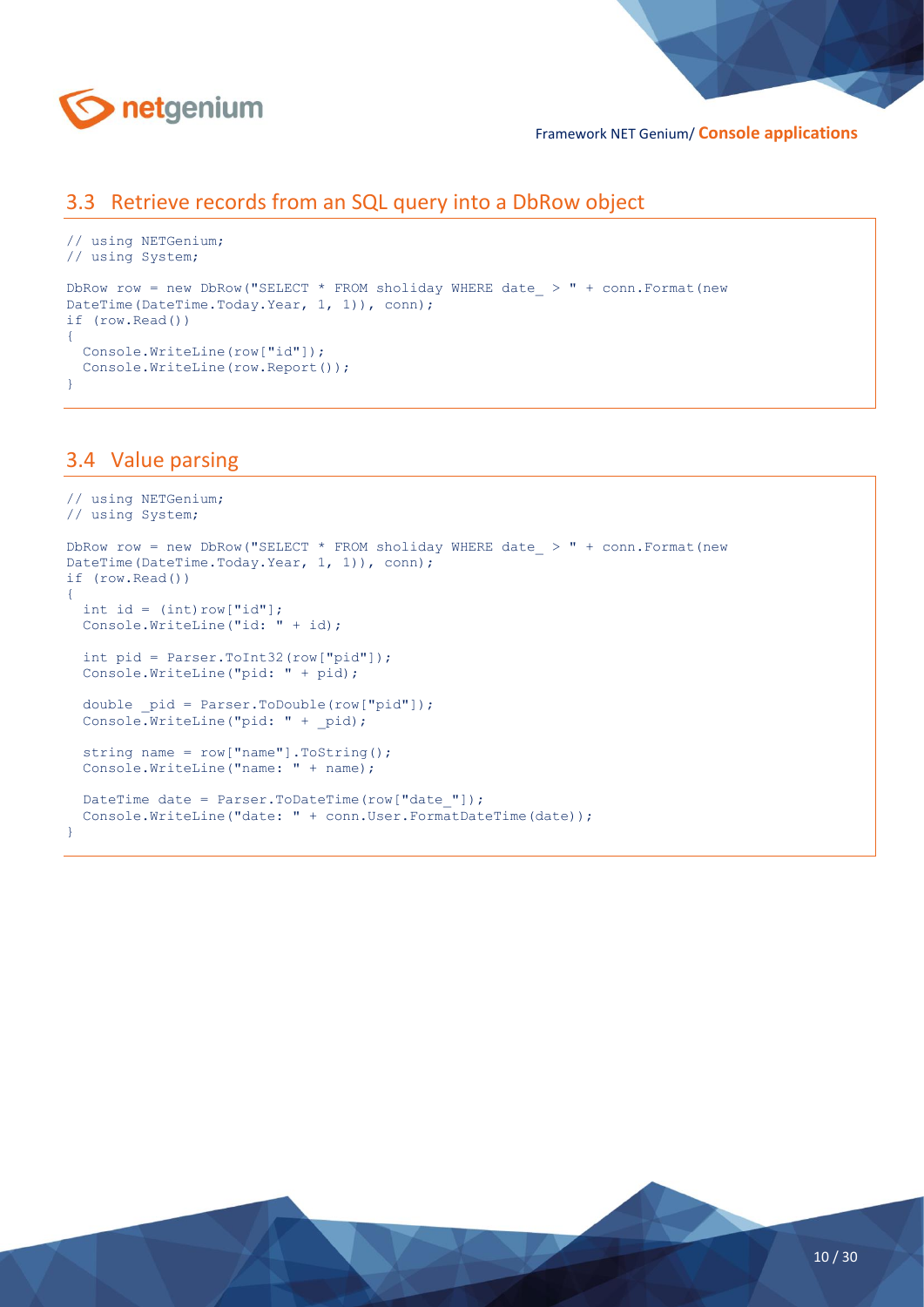

### <span id="page-10-0"></span>3.5 Indexing of retrieved records by primary key

```
// using NETGenium;
// using System;
// using System.Collections.Generic;
// using System.Data;
DataTable data = Data.Get("SELECT * FROM sholiday", conn);
Dictionary<int, DataRow> dictionary = Data.DictionaryInt32(data);
int id = 1;
if (dictionary.ContainsKey(id))
{
  DataRow row = dictionary[id];
   Console.WriteLine(row["id"]);
}
```
### <span id="page-10-1"></span>3.6 Indexing of retrieved nested records according to the foreign key "pid"

```
// using NETGenium;
// using System;
// using System.Collections.Generic;
// using System.Data;
DataTable data = Data.Get("SELECT * FROM sholiday", conn);
Dictionary<int, List<DataRow>> dictionary = Data.DictionaryInt32(data, "pid", true);
int pid = 0;
if (dictionary.ContainsKey(pid))
{
 List<DataRow> rows = dictionary[pid];
  Console.WriteLine(rows.Count + " rows");
}
```
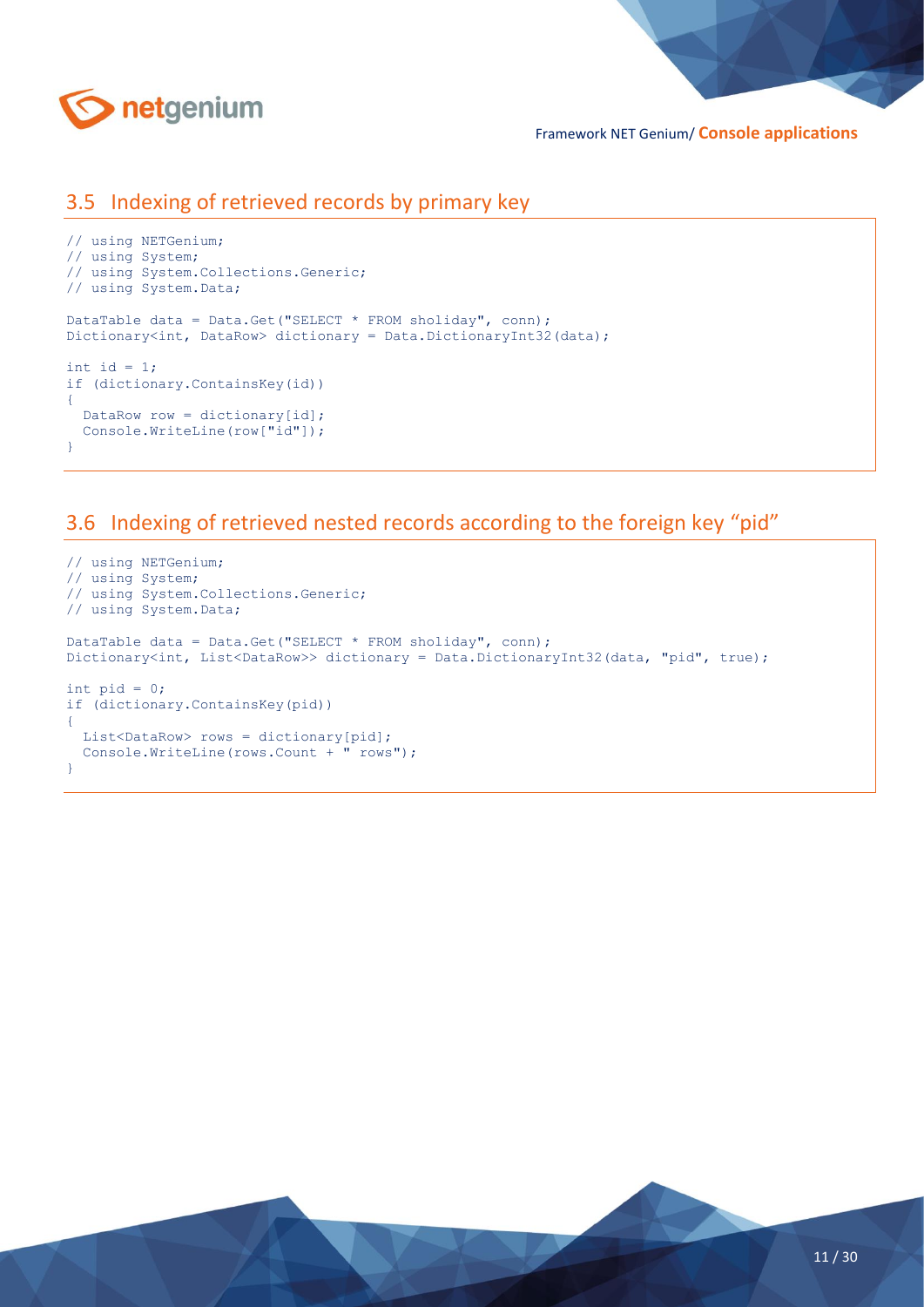

### <span id="page-11-0"></span>4 Writing data to the database

- <span id="page-11-1"></span>4.1 INSERT INTO – create a new record in the database
- <span id="page-11-2"></span>4.1.1 DataSaver – create one record

```
// using NETGenium;
// using System;
DataSaver ds = new DataSaver("sholiday", 0, cmd);
ds.Add("name", "New year");
ds.Add("date ", new DateTime(DateTime.Today.Year, 1, 1));
ds.Execute();
```

```
Console.WriteLine(ds.Report());
```
#### <span id="page-11-3"></span>4.1.2 DataSaver – creation of two records in a separate transaction

```
// using NETGenium;
// using System;
cmd.Transaction = conn.BeginTransaction();
try
{
  DataSaver ds = new DataSaver("sholiday", 0, cmd);
 ds.Add("name", "New year");
ds.Add("date ", new DateTime(DateTime.Today.Year, 1, 1));
   ds.Execute();
   Console.WriteLine(ds.Report());
   ds = new DataSaver("sholiday", 0, cmd);
 ds.Add("name", "New year");
ds.Add("date ", new DateTime(DateTime.Today.Year + 1, 1, 1));
   ds.Execute();
   Console.WriteLine(ds.Report());
   cmd.Transaction.Commit();
}
catch (Exception ex)
{
   cmd.Transaction.Rollback();
   throw ex;
}
```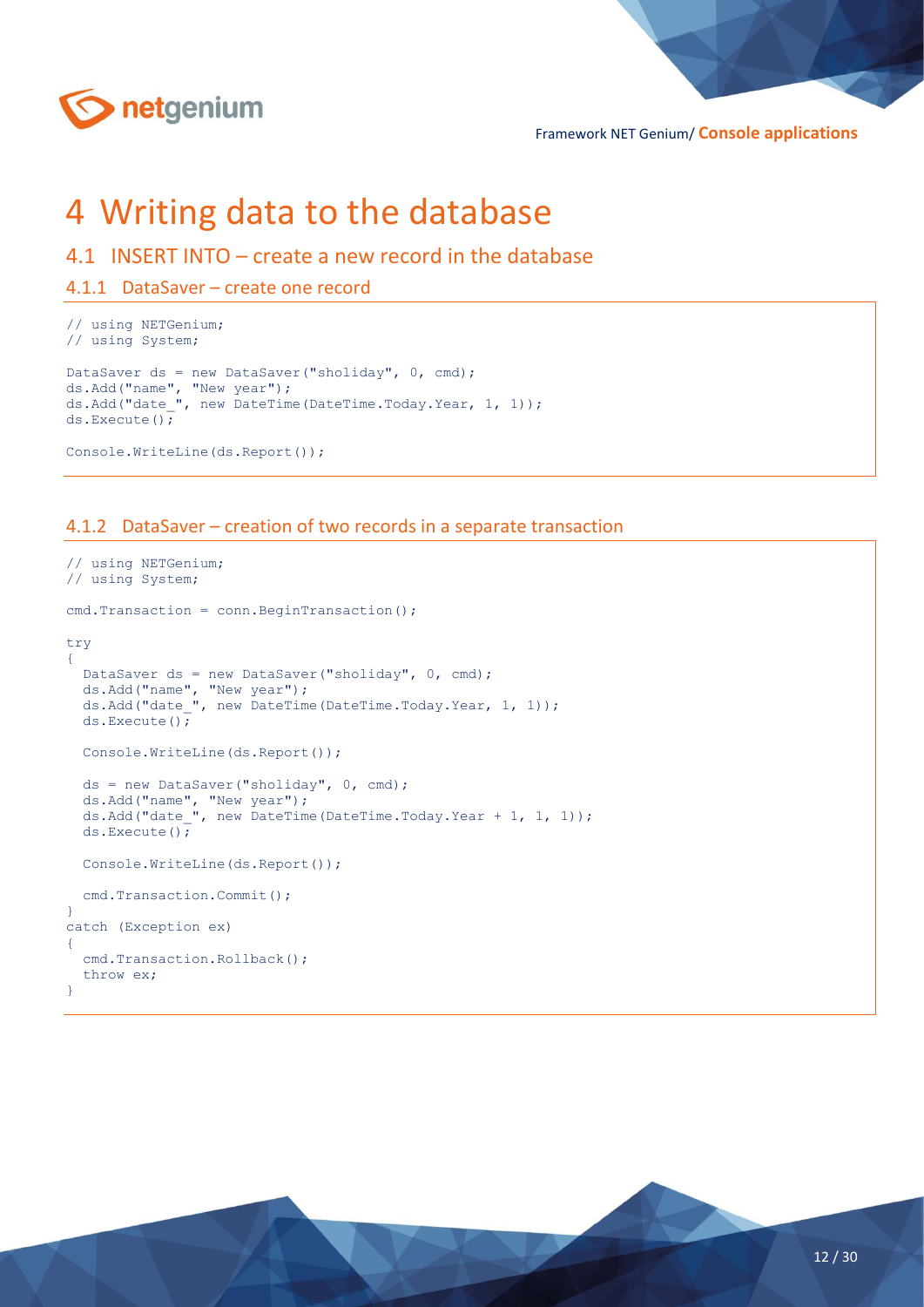

#### <span id="page-12-0"></span>4.1.3 DataSaver – create one record by copying another record

```
// using NETGenium;
// using System;
int id = 1;
DbRow row = new DbRow("SELECT * FROM sholiday WHERE id = " + id, conn);
if (row.Read())
{
  // row["ng enteredby"] = conn.User.LoginName;
   // row["ng_enteredwhen"] = DateTime.Now;
   // row["ng_changedby"] = DBNull.Value;
   // row["ng_changedwhen"] = DBNull.Value;
  DataSaver ds = new DataSaver("sholiday", 0, cmd);
   ds.Add(row);
   ds.Execute();
  Console.WriteLine(ds.Report());
}
```
### <span id="page-12-1"></span>4.1.4 DataSaverSynchro – creation of one record, including creation of history record and ensuring record synchronization

```
// using NETGenium;
// using System;
DataSaverSynchro ds = new DataSaverSynchro("sholiday", 0, conn);
ds.Add("name", "New year");
ds.Add("date ", new DateTime(DateTime.Today.Year, 1, 1));
ds.Save(cmd);
```
Console.WriteLine(ds.Report());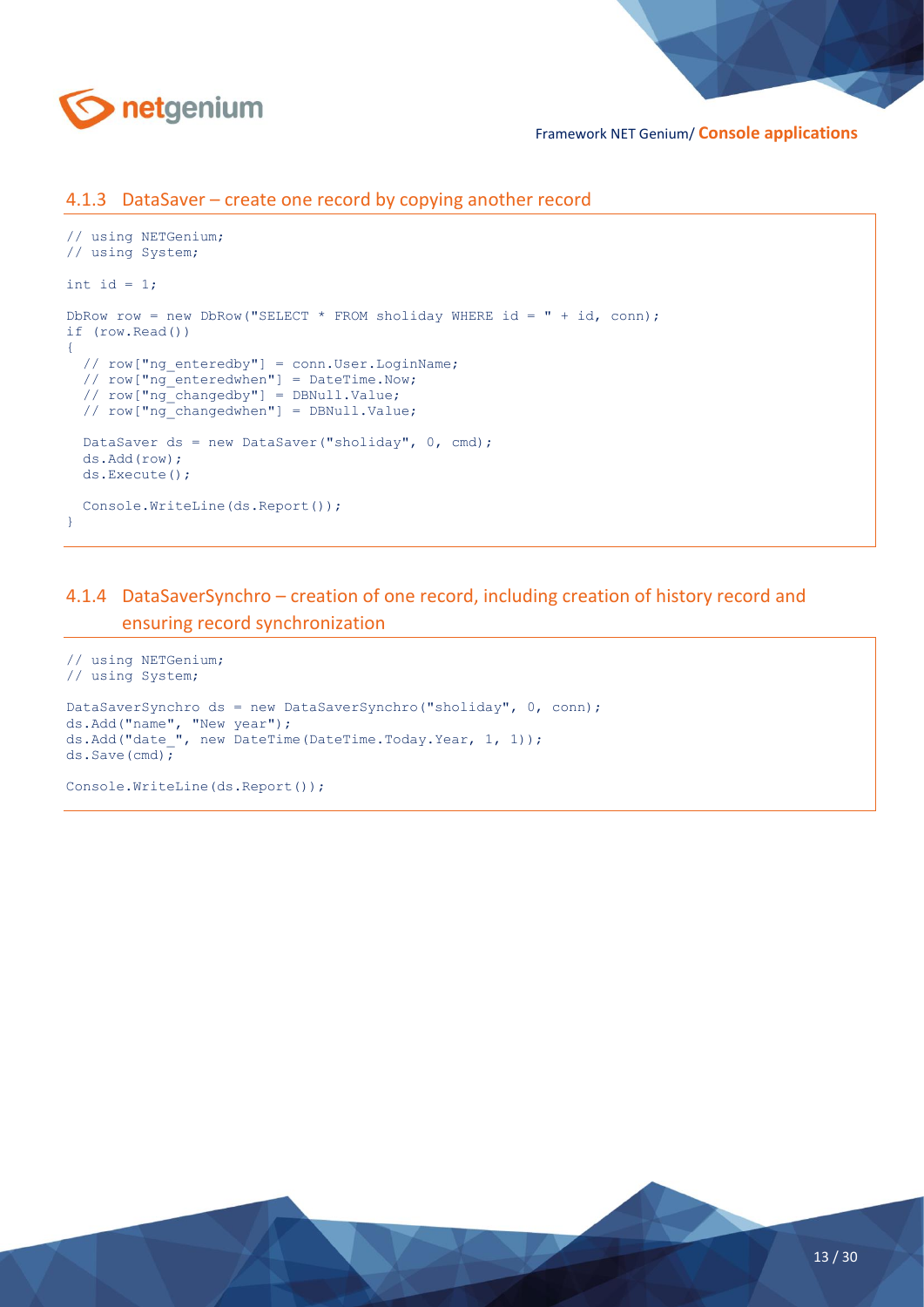

### <span id="page-13-0"></span>4.2 UPDATE – editing an existing record in the database

#### <span id="page-13-1"></span>4.2.1 DataSaver – editing a record whose ID is retrieved from the database

```
// using NETGenium;
// using System;
int id = Data.ExecuteScalar2("SELECT id FROM sholiday WHERE name = " + conn.Format("New Year") 
+ " AND date_ = " + conn.Format(new DateTime(DateTime.Today.Year, 1, 1)), conn);
if (id != 0)
\left\{ \right.DataSaver ds = new DataSaver("sholiday", id, cmd);
   ds.Add("name", "New year - TEST");
   ds.Execute();
   Console.WriteLine(ds.Report());
}
```
#### <span id="page-13-2"></span>4.2.2 DataSaver – editing a record whose ID is stored in a variable; if the record does not exist, it will be created

```
// using NETGenium;
// using System;
int id = 1;
DataSaver ds = new DataSaver("sholiday", id, true, cmd);
ds.Add("name", "New year - TEST");
ds.Execute();
Console.WriteLine(ds.Report());
```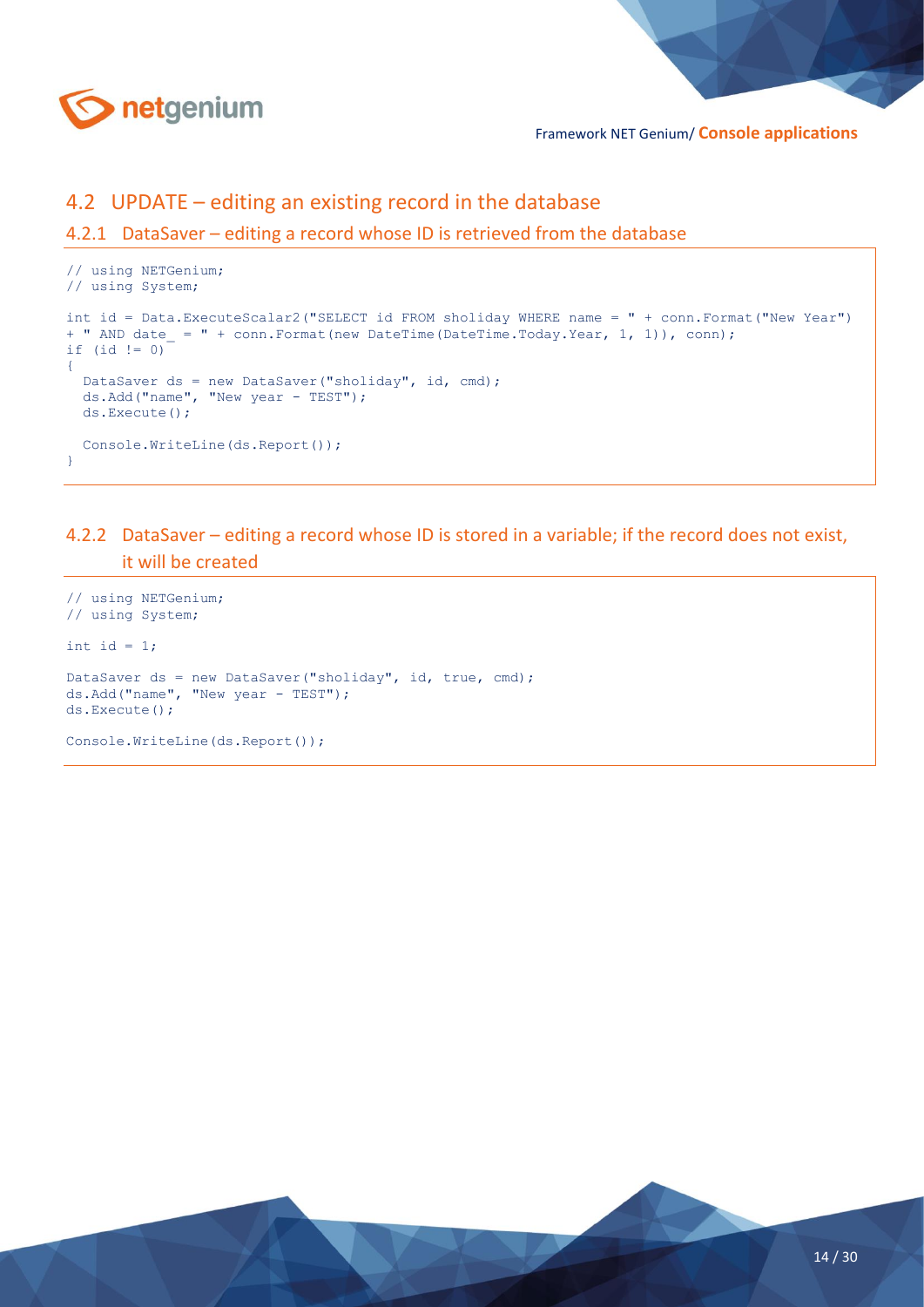

### <span id="page-14-0"></span>4.2.3 DataSaverSynchro – editing a record whose ID is retrieved from the database, including creating a history record and ensuring record synchronization

```
// using NETGenium;
// using System;
int id = Data.ExecuteScalar2("SELECT id FROM sholiday WHERE name = " + conn.Format("New year") 
+ " AND date_ = " + conn. Format (new DateTime (DateTime. Today. Year, 1, 1)), conn);
if (id != 0){
   DataSaverSynchro ds = new DataSaverSynchro("sholiday", id, conn);
   ds.Add("name", "New year - TEST");
   ds.Save(cmd);
   Console.WriteLine(ds.Report());
}
```
### <span id="page-14-1"></span>4.2.4 DataSaverSynchro – editing a record whose ID is stored in a variable, including creating a history record and ensuring record synchronization; if the record does not exist, it will be created

```
// using NETGenium;
// using System;
int id = 1;
DataSaverSynchro ds = new DataSaverSynchro("sholiday", id, true, conn);
ds.Add("name", "New year - TEST");
ds.Save(cmd);
Console.WriteLine(ds.Report());
```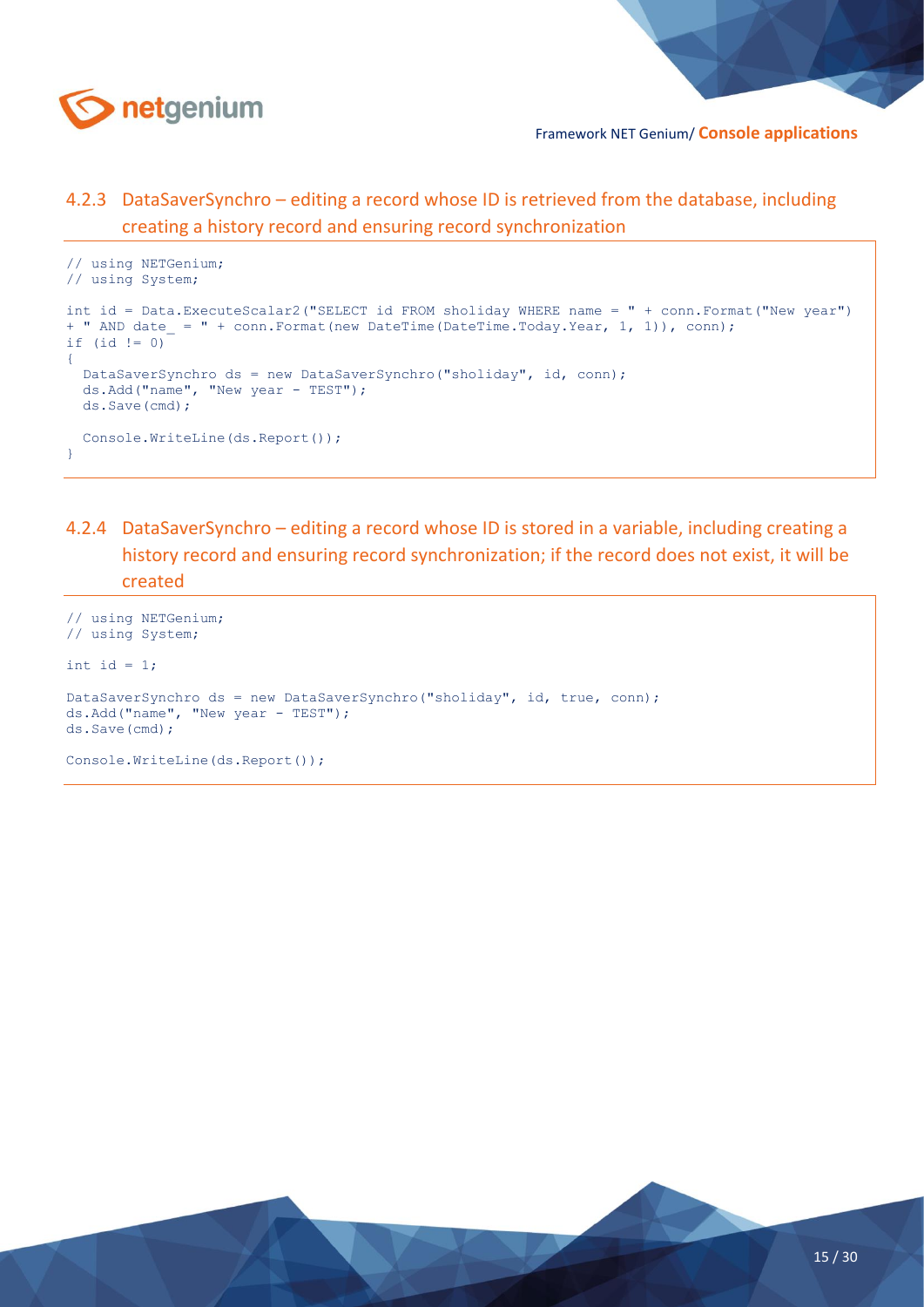

### <span id="page-15-0"></span>4.3 Data synchronization of two database tables according to a single key

```
// using NETGenium;
// using System;
// using System.Collections.Generic;
// using System.Data;
string key = "ng personalnumber";
DataTable data1 = Data.Get("SELECT * FROM ng data1", conn), data2 = Data.Get("SELECT * FROM
ng data2", conn);
Dictionary<int, DataRow> dictionary = Data.DictionaryInt32(data1);
foreach (DataRow row2 in data2.Rows)
{
   DataRow row1 = Data.DataRow(dictionary, Parser.ToInt32(row2[key]));
  if (row1 == null) {
    DataSaver ds = new DataSaver("ng data1", 0, cmd);
    for (int i = 1; i < data2. Columns. Count; i++)
     {
       ds.Add(data2.Columns[i].ColumnName, row2[data2.Columns[i].ColumnName]);
     }
     ds.Execute();
   }
   else
   {
    DataSaver ds = new DataSaver("ng data1", (int)row1["id"], cmd);
    for (int i = 1; i < data2. Columns. Count; i++)
       if (row1[data2.Columns[i].ColumnName].ToString() != 
row2[data2.Columns[i].ColumnName].ToString())
\overline{\mathcal{L}} ds.Add(data2.Columns[i].ColumnName, row2[data2.Columns[i].ColumnName]);
       }
     if (!ds.Empty)
     {
       ds.Execute();
 }
   }
}
```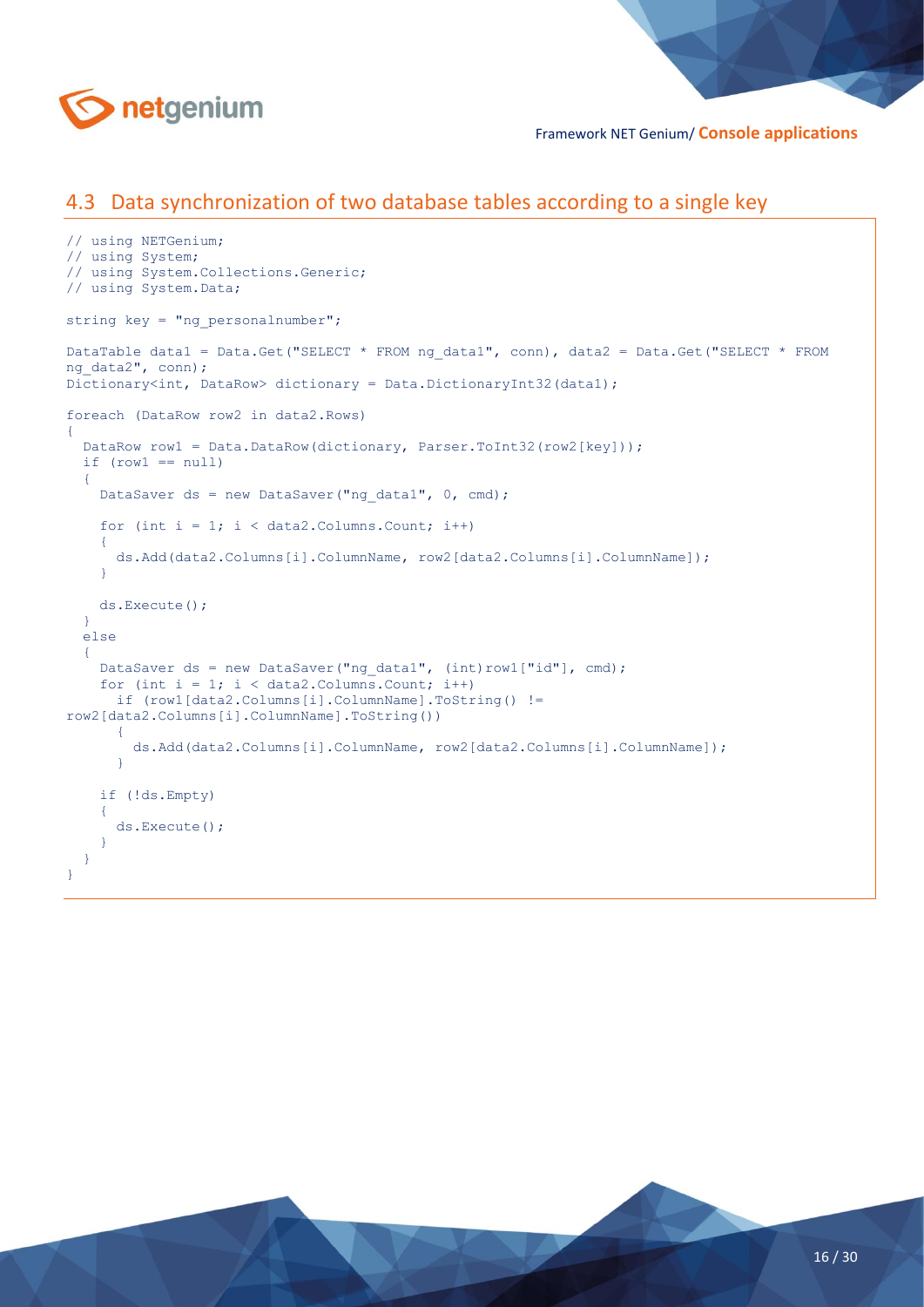

# <span id="page-16-0"></span>5 Deleting data from the database

<span id="page-16-1"></span>5.1 DELETE FROM – delete a record from the database

```
// using NETGenium;
// using System;
int id = Data.ExecuteScalar2("SELECT id FROM sholiday WHERE name = " + conn.Format("New year -
TEST") + " AND date_ = " + conn.Format(new DateTime(DateTime.Today.Year, 1, 1)), conn);
if (id != 0){
   cmd.CommandText = "DELETE FROM sholiday WHERE id = " + id;
  cmd.ExecuteNonQuery();
}
```
<span id="page-16-2"></span>5.2 DataSaverSynchro – deleting a record from the database, including creating a history record and ensuring record synchronization

```
// using NETGenium;
// using System;
int id = Data.ExecuteScalar2("SELECT id FROM sholiday WHERE name = " + conn.Format("New year -
TEST") + " AND date = " + conn.Format(new DateTime(DateTime.Today.Year, 1, 1)), conn);
if (id != 0){
   DataSaverSynchro ds = new DataSaverSynchro("sholiday", id, conn);
  ds.Delete(cmd);
}
```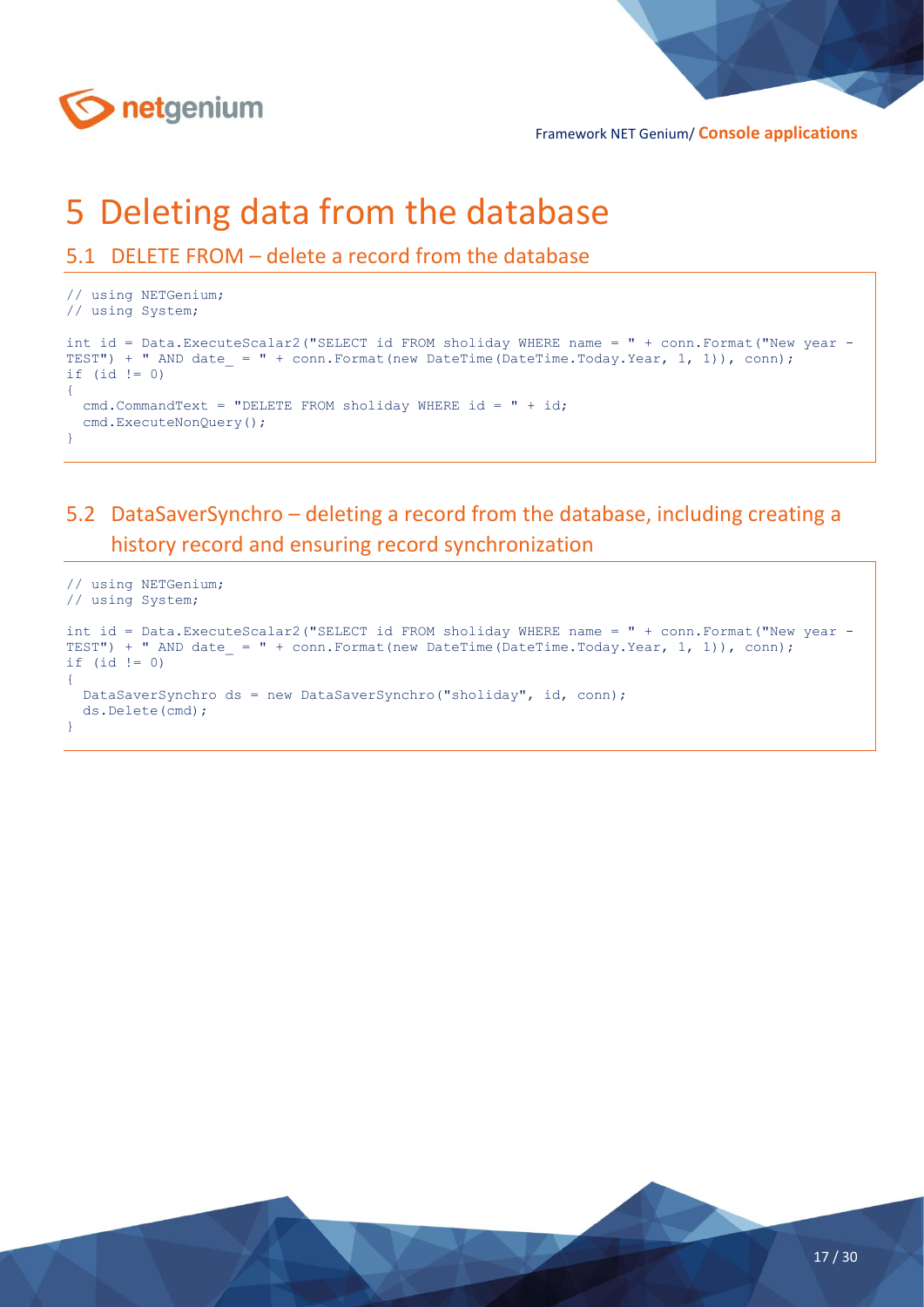

### <span id="page-17-0"></span>6 File attachments

```
6.1 Creating a file attachment
```
// using NETGenium; // using System; // using System.IO;

```
string temp = Path.GetTempFileName();
Files.Write(temp, "abc");
```
int file = Attachment.Add("test.txt", temp, conn); File.Delete(temp); Console.WriteLine(file);

### <span id="page-17-2"></span>6.2 Retrieve the contents of a file attachment using a DbConnection object

```
// using NETGenium;
// using System;
// using System.IO;
string temp = Path.GetTempFileName();
Files.Write(temp, "abc");
int file = Attachment.Add("test.txt", temp, conn);
File.Delete(temp);
Console.WriteLine(file);
string path = Attachment. FilePath(file, conn);
if (File.Exists(path))
\left\{ \right.string s = Files. Read(path);
   Console.WriteLine(s);
}
```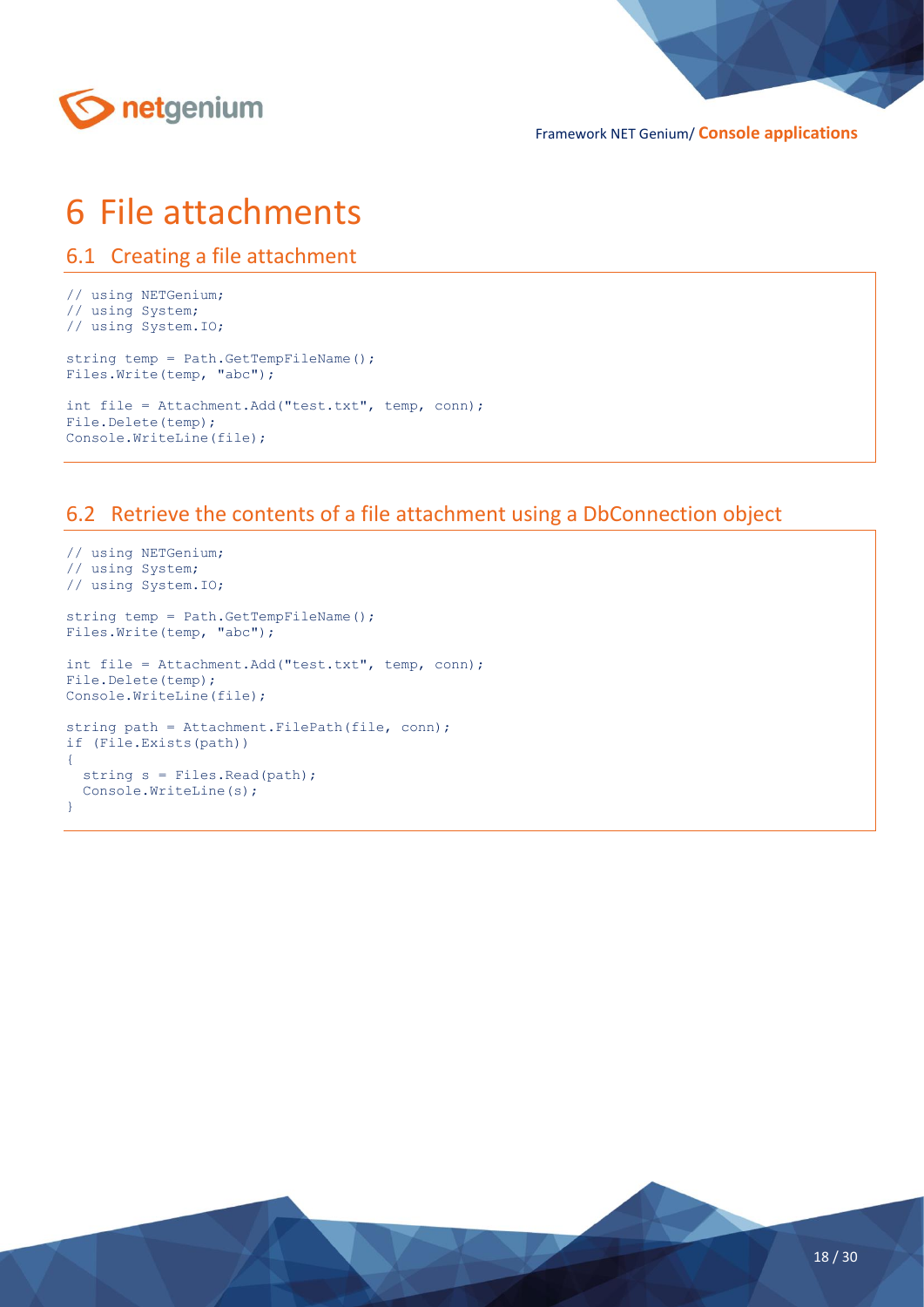

### <span id="page-18-0"></span>6.3 Retrieve the contents of a file attachment using the NETGeniumConnection object

```
// using NETGenium;
// using System;
// using System.IO;
string temp = Path.GetTempFileName();
Files.Write(temp, "abc");
int file = Attachment.Add("test.txt", temp, conn);
File.Delete(temp);
Console.WriteLine(file);
// Attachment
Attachment = conn.GetAttachment(id);
if (attachment != null)
{
   Console.WriteLine(attachment.Name + ": " + attachment.ContentBytes.Length + " bytes");
}
// byte[]
\frac{1}{2} buffer = conn.GetAttachmentAsBytes(id);
if (buffer != null)
{
   Console.WriteLine(buffer.Length + " bytes");
}
// string
string s = conn.GetAttachmentAsString(id, Encoding.UTF8);
if (s := null){
   Console.WriteLine(s);
}
```
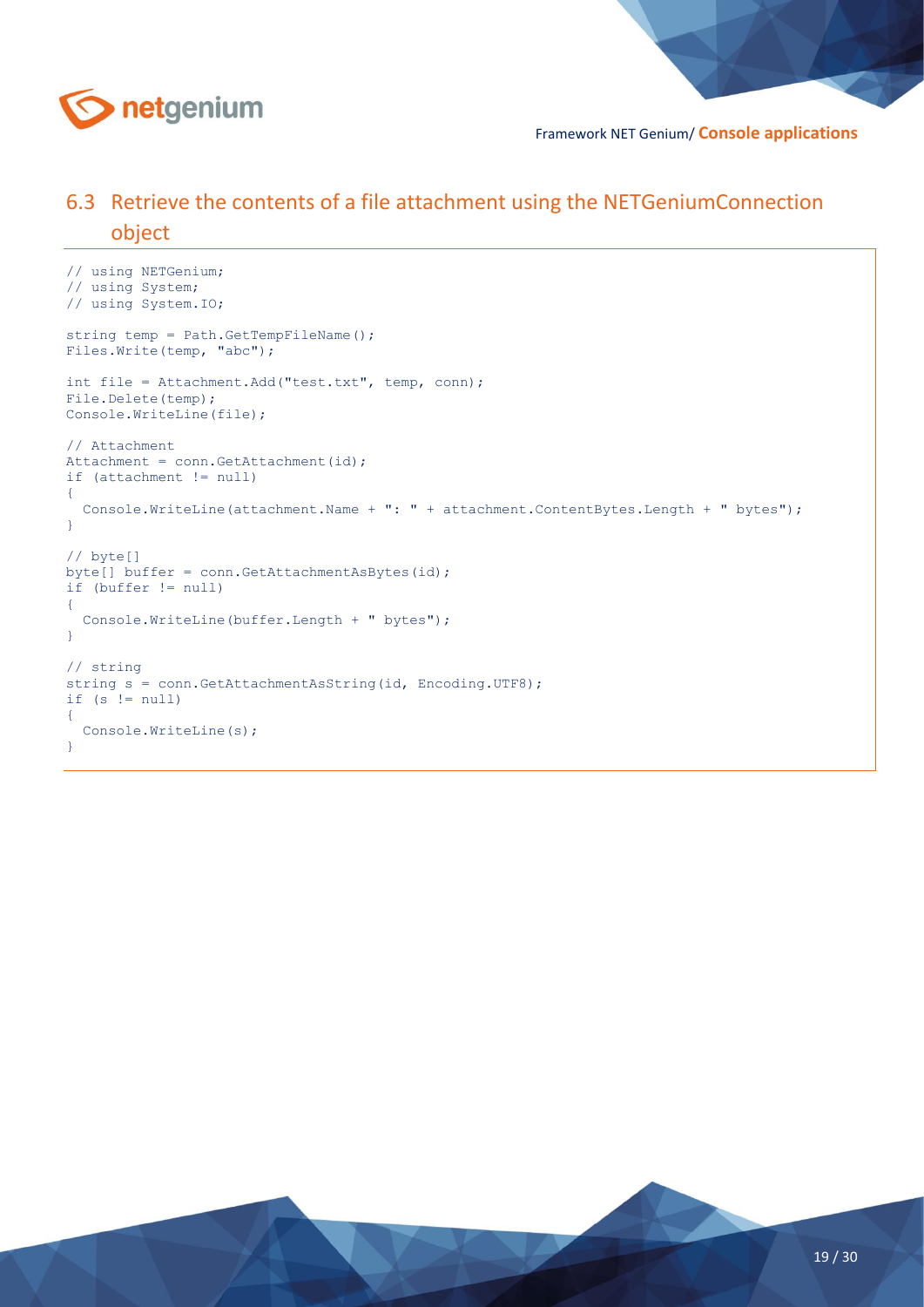

# <span id="page-19-0"></span>7 E-mails

### <span id="page-19-1"></span>7.1 Sending an e-mail message

```
// using NETGenium;
// using System;
// using System.Net.Mail;
```
string html = NETGenium.Email.Message.Container("<br/>b>Hello</b>");

```
MailMessage message = new MailMessage();
message.From = new MailAddress("@");
message.To.Add(new MailAddress("@"));
message.Subject = "";
message.AlternateViews.Add(Config.CreateTextAlternateView(Html.ToText(html)));
message.AlternateViews.Add(Config.CreateHtmlAlternateView(html, conn));
```
Config.SendMessage(message, conn);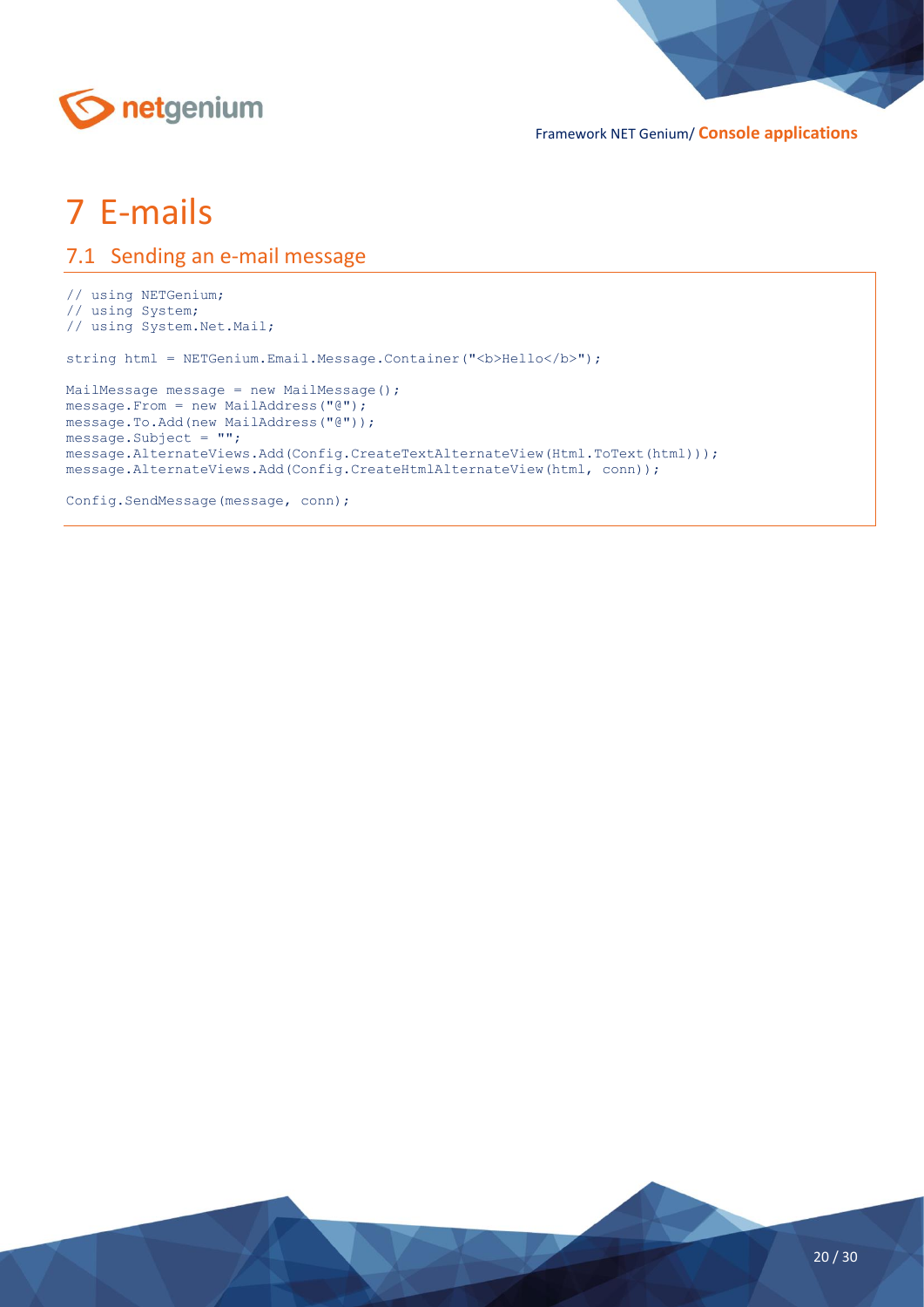

# <span id="page-20-0"></span>8 Logging

```
8.1 Logging to disk in the "Logs" directory
```

```
// using NETGenium;
// using System;
// using System.IO;
try
{
   throw new NullReferenceException("args");
}
catch (Exception ex)
{
   L.E("MyFirstFunction", ex);
   // L.LogError("MyFirstFunction", ex);
   // L.Error("MyFirstFunction", ex);
   L.W("MyFirstFunction", ex);
   // L.LogWarning("MyFirstFunction", ex);
   // L.Warning("MyFirstFunction", ex);
   L.N("MyFirstFunction", ex);
   // L.LogNotice("MyFirstFunction", ex);
   // L.Notice("MyFirstFunction", ex);
}
```
### <span id="page-20-2"></span>8.2 General disk logging

```
// using NETGenium;
// using System;
Files.Write(Config.RootPath + "test.log", "TEST");
try
{
   Files.WriteLine(Config.RootPath + "test.log", DateTime.Now.ToString("yyyy-MM-dd HH:mm:ss") + 
Convert.ToChar(160) + "TEST");
}
catch { }
Files.WriteLineTryCatch(Config.RootPath + "test.log", DateTime.Now.ToString("yyyy-MM-dd 
HH:mm:ss") + Convert.ToChar(160) + "TEST");
```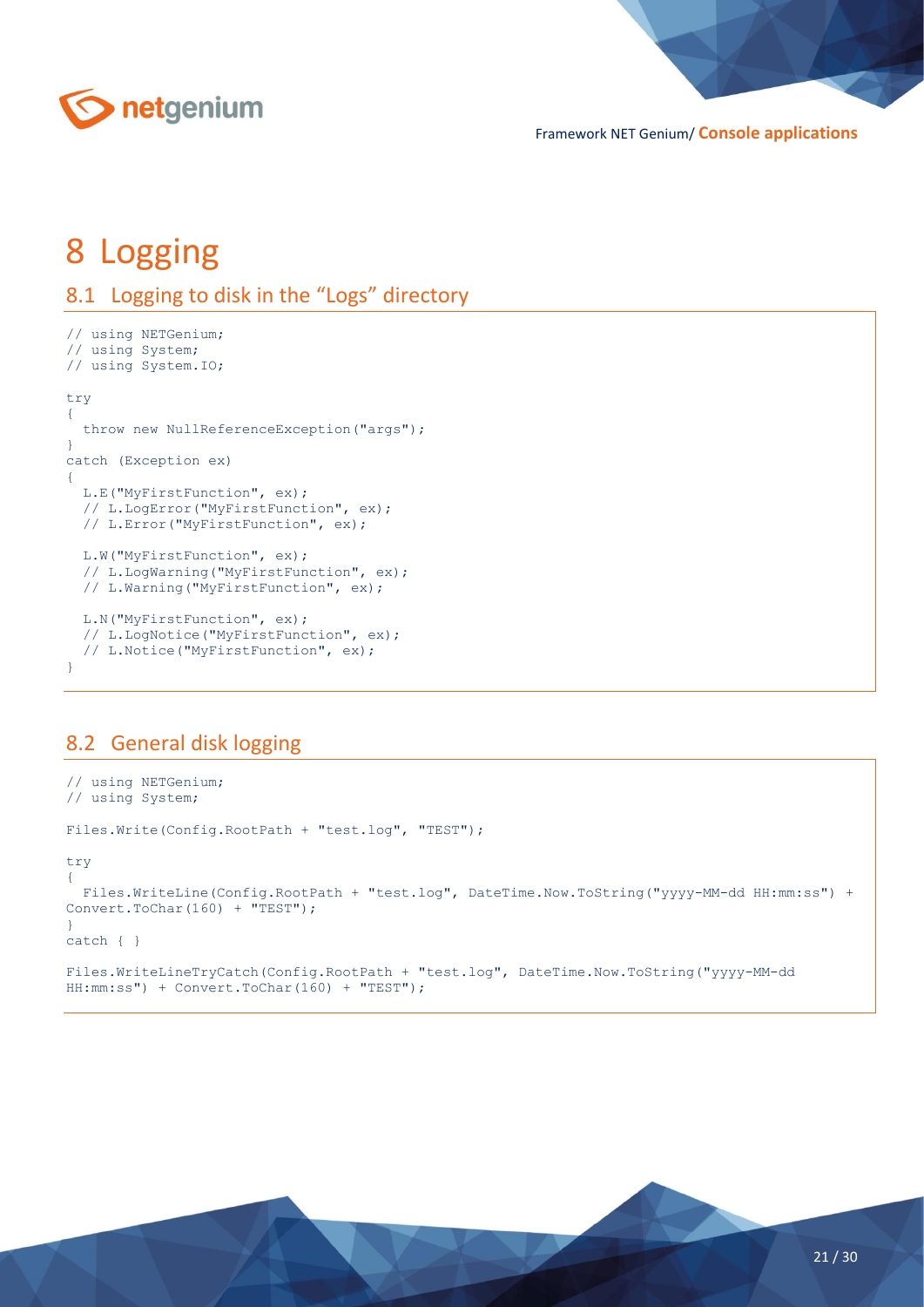

# <span id="page-21-0"></span>9 Services

### <span id="page-21-1"></span>9.1 Basic information

- Console applications can be installed as a Windows service, so they then run in the background of the operating system and run at regular intervals.
- Console applications in service mode ("Services") must have a defined service name and a unique GUID of the console application project.
	- o The service name is used when installing the service, and under this name the service can be found (stopped, started, restarted) in the list of Windows operating system services or in the Task Manager.
	- o The project GUID is used to safely start only one instance of the service at a time so that multiple instances of the service do not start in parallel (when copying an existing console application project, you must set a new project GUID so that the two services do not conflict with each other).
- The services use configuration files from which they read the connection settings to the database, the address of the outgoing mail server, the start and end time of the technological pause during which the service is not working, etc.
- The services do not connect to the database themselves, and use a unified system to call the main source code that occurs in a common console application within the "static void Main (string[] args)" method.
- Services do not have access to attached disk drives, only hard or network drives. Disks mounted using the "mount" command must be accessed using a network path, such as "\\192.168.0.1\D\NETGenium".
- Services require administrator privileges to be assigned using the manifest, otherwise basic operations such as backup, read or write to disk, etc. will fail.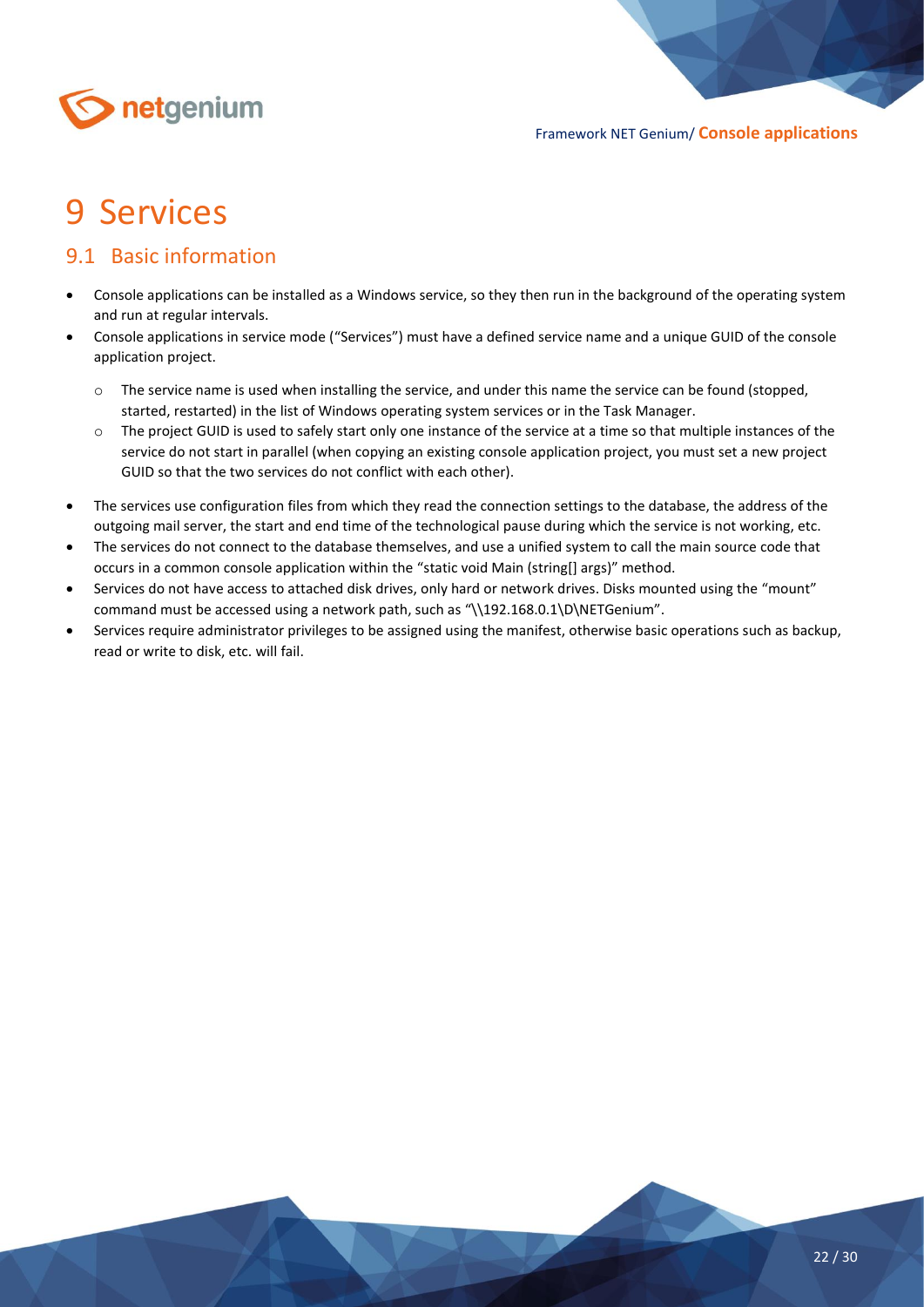

### <span id="page-22-0"></span>9.2 Create a service envelope and edit the "Program.cs" file

- In the first step, you need to move the console application logic located in the "static void Main (string[] args)" method to the new "Service.cs" file.
- You must remove the instance of the "DbConnection", "DbCommand", and NET Genium directory settings from this source code.
- The minimum source code of the service shows the following example, the namespace and the name of the service are set to "CRMService" for clarity:

```
using NETGenium;
using System;
namespace CRMService
{
   public class Service : ServiceTemplate, IServiceTemplate
\overline{\phantom{a}}public override string ServiceName { get { return "CRMService"; } }
     public Service()
\sim \sim \sim \sim \sim \sim }
     protected override void HandleProcess(string[] args, Config config, DbCommand cmd)
\sim \sim \sim \sim \sim \sim DbConnection conn = cmd.Connection;
        DateTime now = DateTime.Now;
 }
  \Box}
```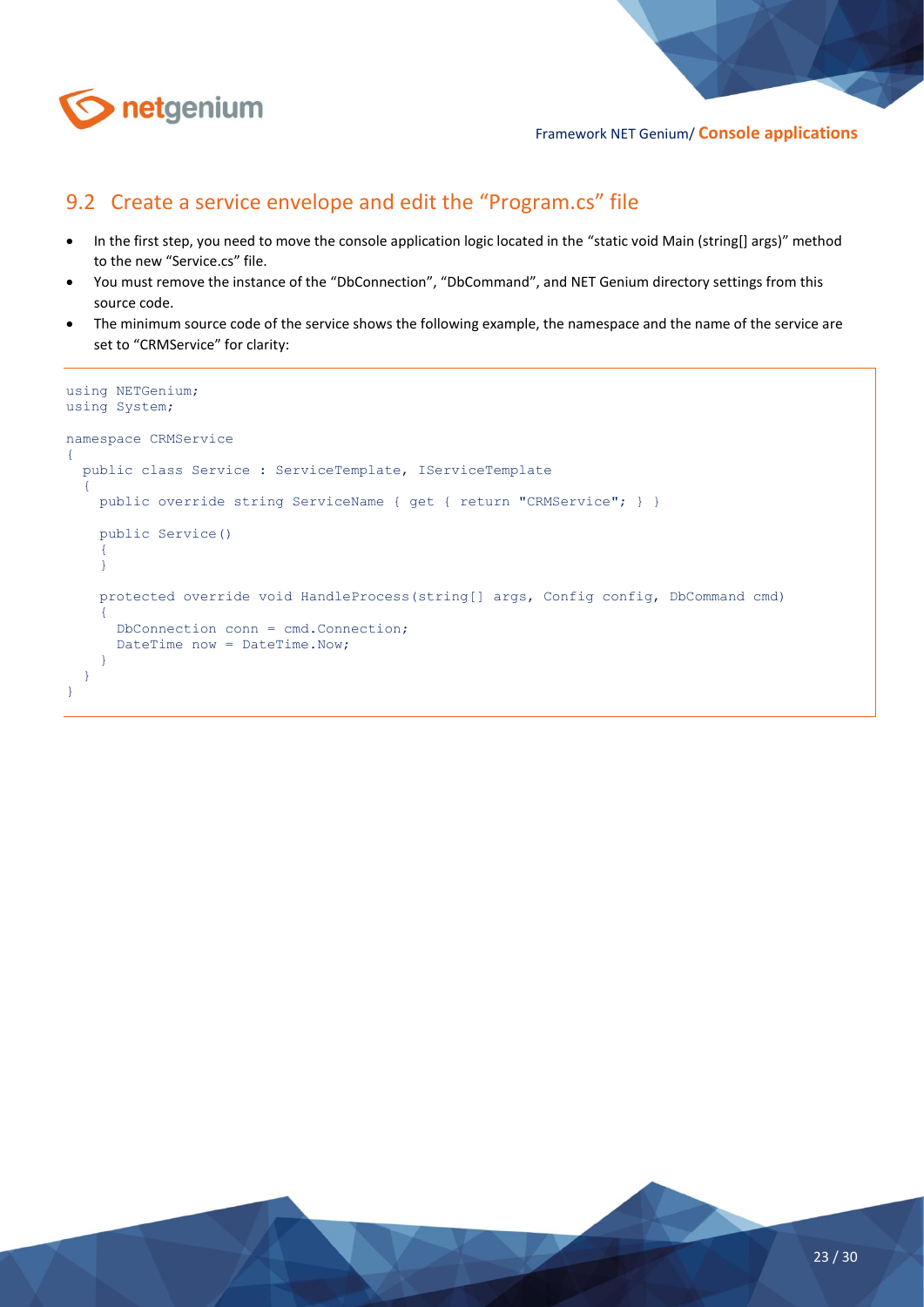

- In the second step, it is necessary to change the content of the "Program.cs" file and set the service startup interval.
- From now on, the console application will not be able to start normally using the "Debug" / "Start Debugging" command (F5), so it is important to schedule this step until the console application is tuned and stable.

```
using NETGenium;
namespace CRMService
{
     class Program
      {
          static void Main(string[] args)
\overline{\mathcal{L}} if (false)
\overline{\mathcal{L}} new Service().Run(args);
                   return;
 }
               new Service().Process(args,
               new ServiceTemplateInstaller.InstallOptions()
\overline{\mathcal{L}} Interval = 5
               });
          }
     }
}
```
• At any time in the future, the console application can be retroactively modified so that it can be started in the usual way using the "Debug" / "Start Debugging" command (F5), and further debugging or testing of the console application is possible.

```
using NETGenium;
namespace CRMService
{
     class Program
      {
          static void Main(string[] args)
\overline{\mathcal{L}} if (true)
\overline{\mathcal{L}} new Service().Run(args);
                   return;
 }
              new Service().Process(args,
              new ServiceTemplateInstaller.InstallOptions()
\overline{\mathcal{L}} Interval = 5
              });
          }
     }
```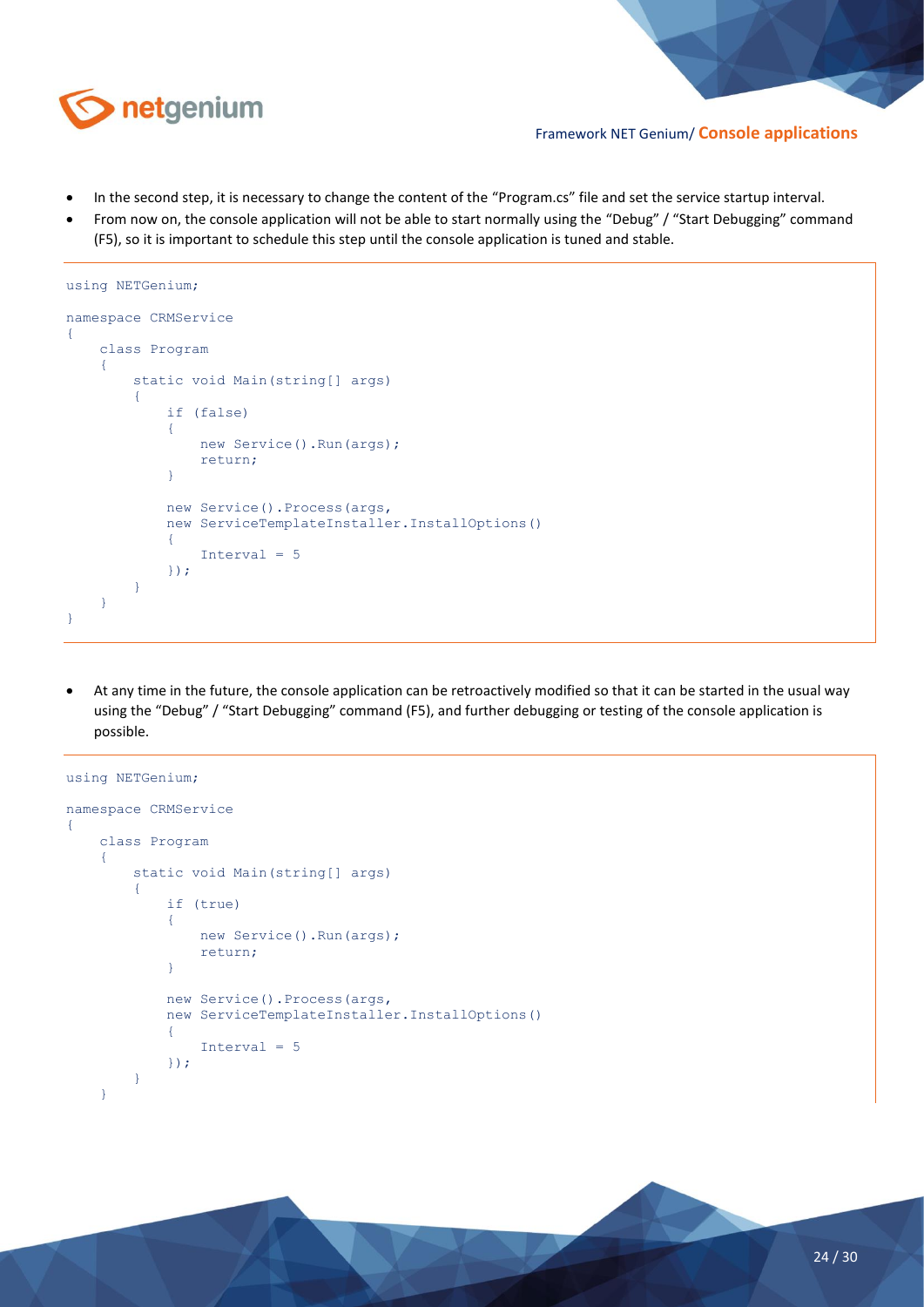

#### }

### <span id="page-24-0"></span>9.3 Manifesto

- In the third step, you must grant the console application administrator privileges using a manifest file:
	- o Start Visual Studio and open the console application project
	- o Right-click on the project name in the Solution Explorer, select "Add / New Item…", type "manifest" in the search field, find the item "Application Manifest File", and select "Add"
	- o In the contents of the manifest file, find "<requestedExecutionLevel level="asInvoker" uiAccess="false" />" and change to "<requestedExecutionLevel level="requireAdministrator" uiAccess="false" />"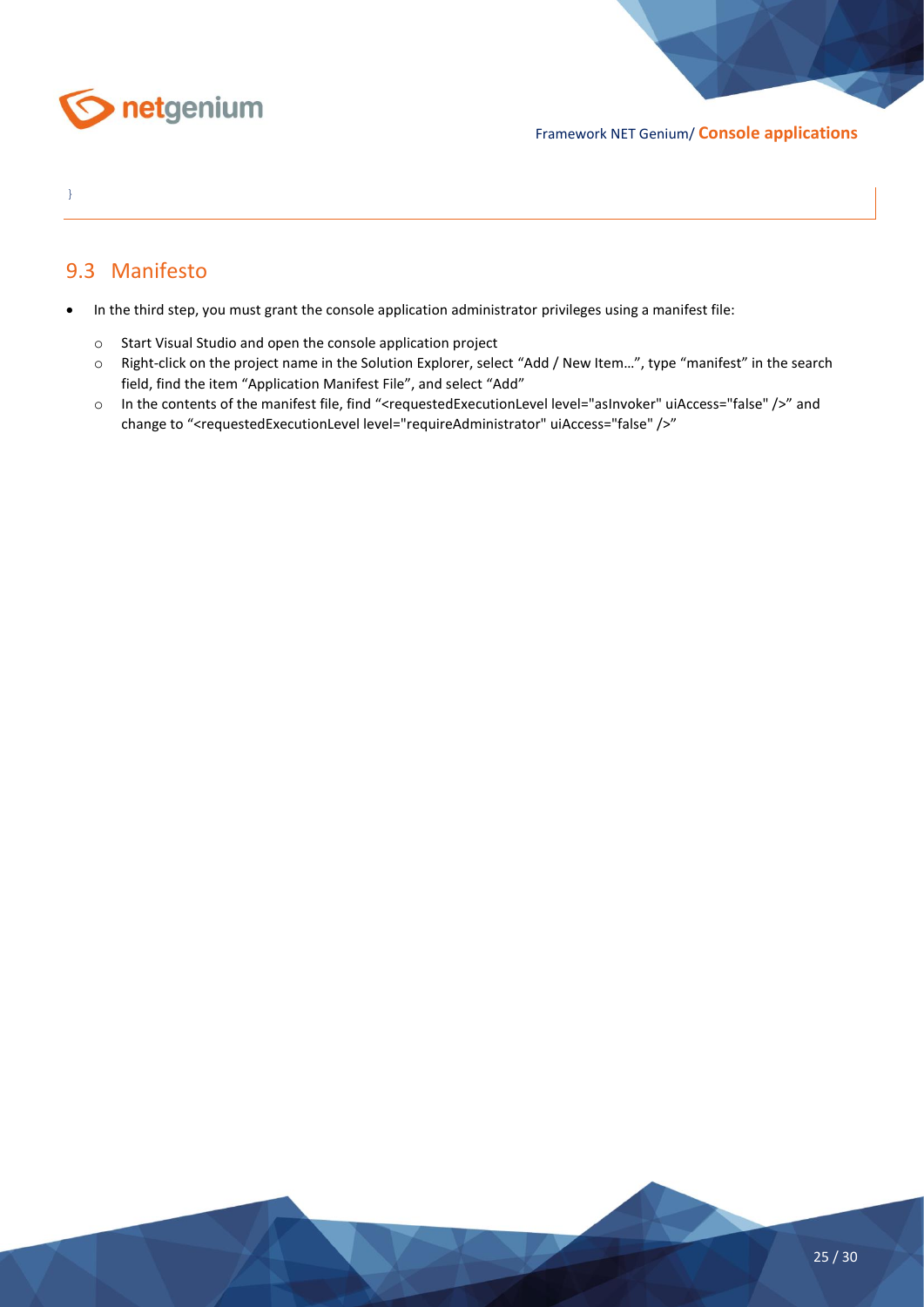

### <span id="page-25-0"></span>9.4 CRMService example

- The following example demonstrates a simple "CRMService" service that downloads technology page content, backs up incoming e-mails to the "POP3Downloads" directory, and prints e-mail details to the console application window and the "Logs" directory to disk.
- Contents of the "Service.cs" file:

```
using NETGenium;
using System;
using System.Collections.Generic;
using System.Data;
using System.IO;
namespace CRMService
{
   public class Service : ServiceTemplate, IServiceTemplate
\overline{\phantom{a}}public override string ServiceName { get { return "CRMService"; } }
     private string dir, backupdir;
     public Service()
\sim \sim \sim \sim \sim \sim AddRequiredConfigKey("pop3Email");
       AddRequiredConfigKey("pop3Url");
AddRequiredConfigKey("pop3Name");
AddRequiredConfigKey("pop3Password");
      dir = Confiq.RootPath + "Temp\\". if (!Directory.Exists(dir))
       {
            Directory.CreateDirectory(dir);
       }
      backupdir = Config.RootPath + "POP3Downloads\\";
       if (!Directory.Exists(backupdir))
\overline{\mathcal{L}} Directory.CreateDirectory(backupdir);
       }
     }
     protected override void HandleProcess(string[] args, Config, DbCommand cmd)
\sim \sim \sim \sim \sim \simFiles.DeleteDirectoriesYYYYMMDD(backupdir, DateTime.Today.AddMonths(-6));
       Files.DeleteLogs(Config.RootPath, DateTime.Today.AddYears(-1));
       DbConnection conn = cmd.Connection;
       DateTime now = DateTime.Now;
```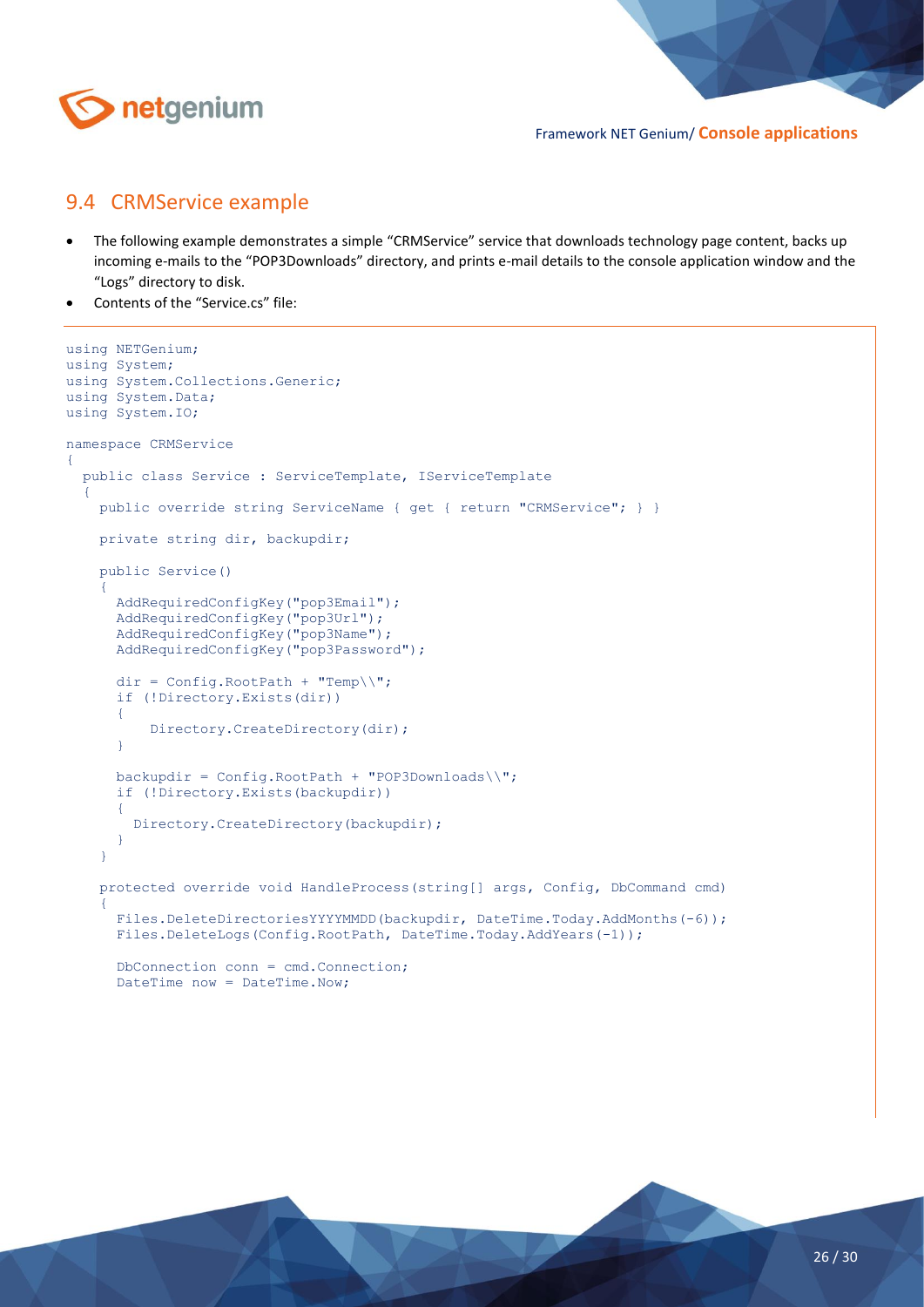

```
 // Open pop3
       NETGenium.Email.Pop3 pop3 = new NETGenium.Email.Pop3(0, config["pop3Url"], 
config["pop3Name"], config["pop3Password"]);
       try
       {
         pop3.Open();
        for (int index = 0; index < pop3.Count; index++)
\overline{\mathcal{L}} foreach (string file in Directory.GetFiles(dir))
\{ File.Delete(file);
 }
          string backupdir2 = backupdir + now.ToString("yyyy-MM-dd") + "\wedge";
           if (!Directory.Exists(backupdir2))
\{ Directory.CreateDirectory(backupdir2);
 }
           string eml = backupdir2 + Guid.NewGuid().ToString().ToUpper() + ".eml";
           NETGenium.Email.Message message = pop3.ReadMessage_SaveEmlAndAttachments(index, eml, 
dir);
           Email.Eval(config, message, eml, true, "ID " + index, dir, ServiceName, now, cmd, 
conn);
           // pop3.DeleteMessage(index); // Delete messages from the POP3 server only after 
debugging the service
           if (index == 99) break;
         }
         // Close pop3
         pop3.Close();
 }
       catch (Exception ex)
\overline{\mathcal{L}}try { pop3.Close(); }
         catch { }
         if (ServiceLogger.ImportantError(ex))
\overline{\mathcal{L}} L.E("Download e-mails from POP3", ex);
 }
         else
\overline{\mathcal{L}} L.W("Download e-mails from POP3", ex);
 }
         return;
       }
     }
   }
}
```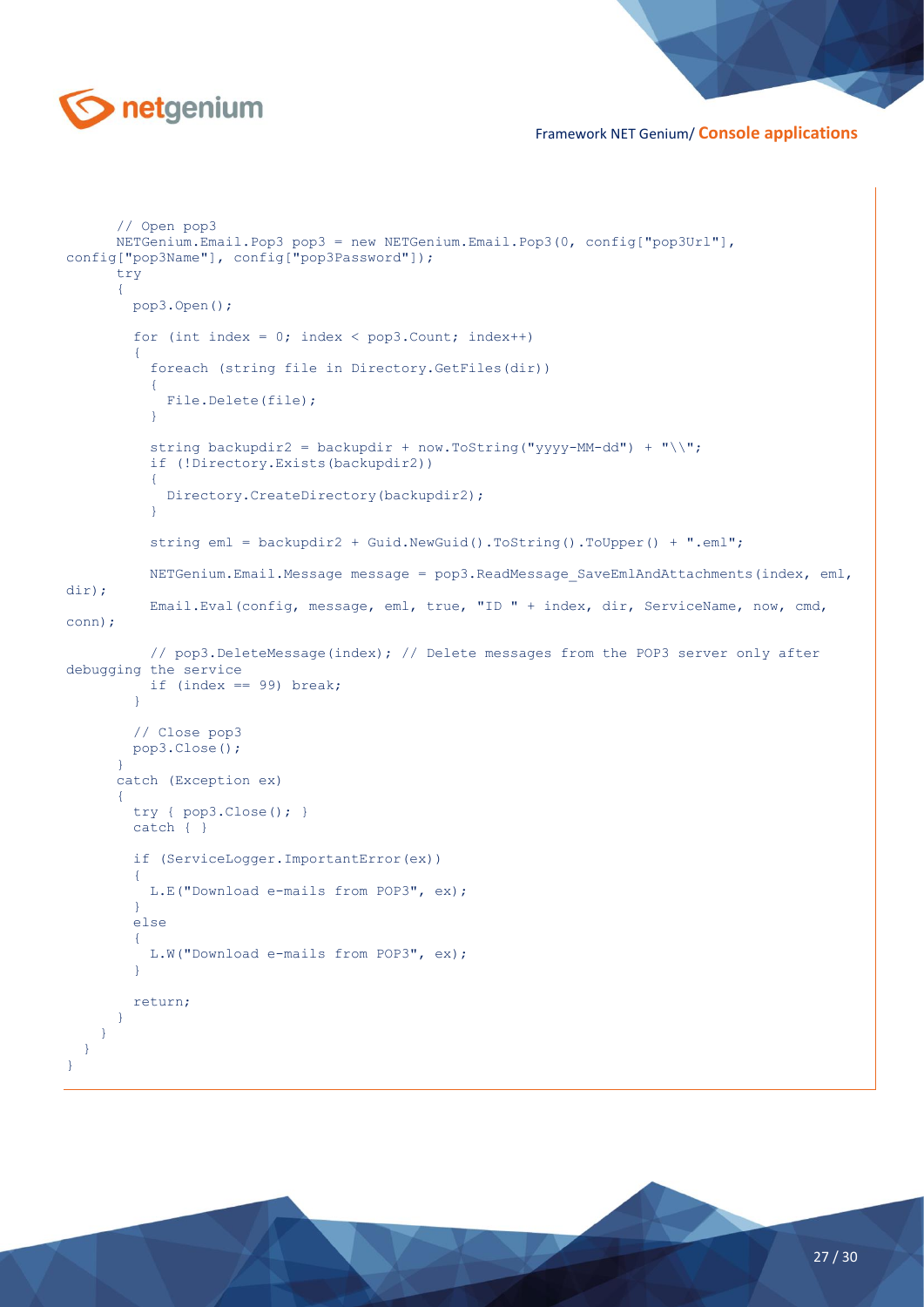

- The logic of processing the incoming e-mail message is solved in a separate file "Email.cs".
- Contents of the "Email.cs" file:

```
using NETGenium;
using NETGenium.Email;
using System;
namespace CRMService
{
   internal class Email
   {
     public static bool Eval(Config config, Message message, string eml, bool pop3message, 
string name, string dir, string serviceName, DateTime now, DbCommand cmd, DbConnection conn)
     {
       L.N(name);
       foreach (string file in Directory.GetFiles(dir))
       {
         L.N(Path.GetFileName(file));
       }
       L.N(message.DateOriginal.ToString());
       L.N(message.From.EmailAddress);
       L.N(message.To);
       L.N(message.Subject);
       L.N(message.Text);
       return true;
     }
  \lambda}
```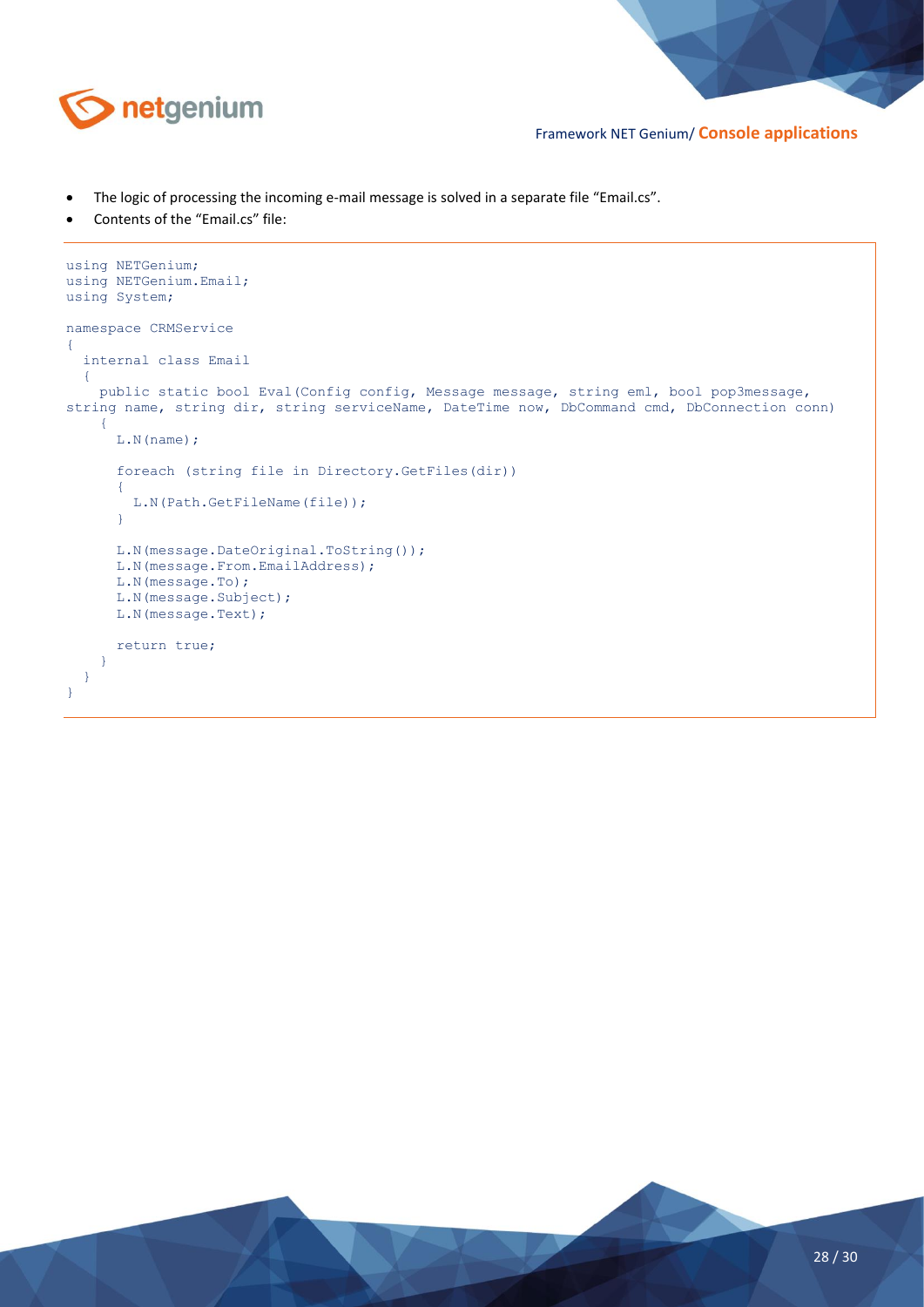

### <span id="page-28-0"></span>9.5 Configuration filey services

- Services can contain two types of configuration files:
	- The main configuration file (for example, "CRMService.exe.config"), the name of which must be based on the application name (in this case "CRMService.exe").
	- o XML configuration files that are used when the service serves multiple databases at once (for example, "netgenium1.xml", "netgenium2.xml", etc.).
- The service source code runs for each configuration file separately. Acceptable combinations include:
	- o CRMService.exe.config
	- o netgenium1.xml, netgenium2.xml, …
	- o CRMService.exe.config, netgenium1.xml, netgenium2.xml, …
- The configuration files must be located in the same directory as "CRMService.exe". If we are in the debugging phase of the service in Visual Studio, it is not necessary to create the configuration file manually, because each console application project automatically contains the default configuration file "App.config". This file is copied to the "Debug" or "Release" directory (depending on the selected compilation mode) to a file named "abc.exe.config" each time the project is compiled. In our case, the contents of the configuration file "App.config" are copied to the file "CRMService.exe.config" when the project is compiled.
- Example configuration file:

```
<?xml version="1.0" encoding="utf-8" ?>
<configuration>
   <appSettings>
     <add key="rootPath" value="C:\inetpub\wwwroot\netgenium" />
     <add key="stopFrom" value="00:00" />
     <add key="stopTo" value="06:00" />
     <add key="smtpServer" value="localhost" />
     <add key="errorFrom" value="crmservice@firma.cz" />
     <add key="errorTo" value="support@firma.cz" />
     <add key="pop3Url" value="pop3.firma.cz" />
     <add key="pop3Email" value="crm@firma.cz" />
     <add key="pop3Name" value="crm@firma.cz" />
     <add key="pop3Password" value="pop3heslo" />
   </appSettings>
</configuration>
```
- **rootPath** absolute disk path to the NET Genium directory
- **stopFrom** the start time of the technological pause in the format "HH: mm", during which the service is not working
- **stopTo** end time of the technological pause in the format "HH: mm", during which the service is not working
- **smtpServer** the address of the outgoing mail server